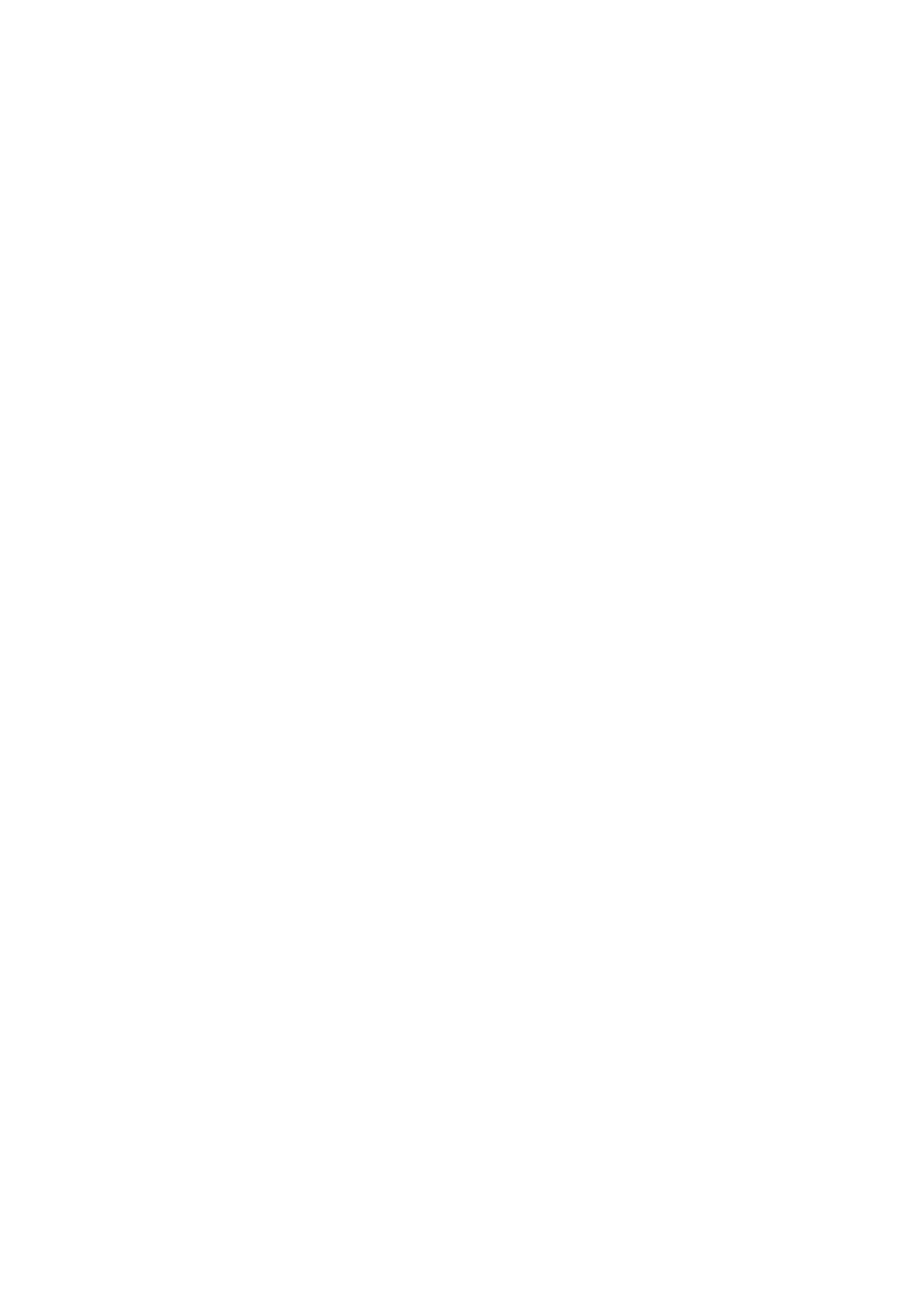# Looking for the Ancient Greeks:

*Damasio, Aristotle and Human Flourishing*

By Martha C. Beck

Cambridge **Scholars** Publishing

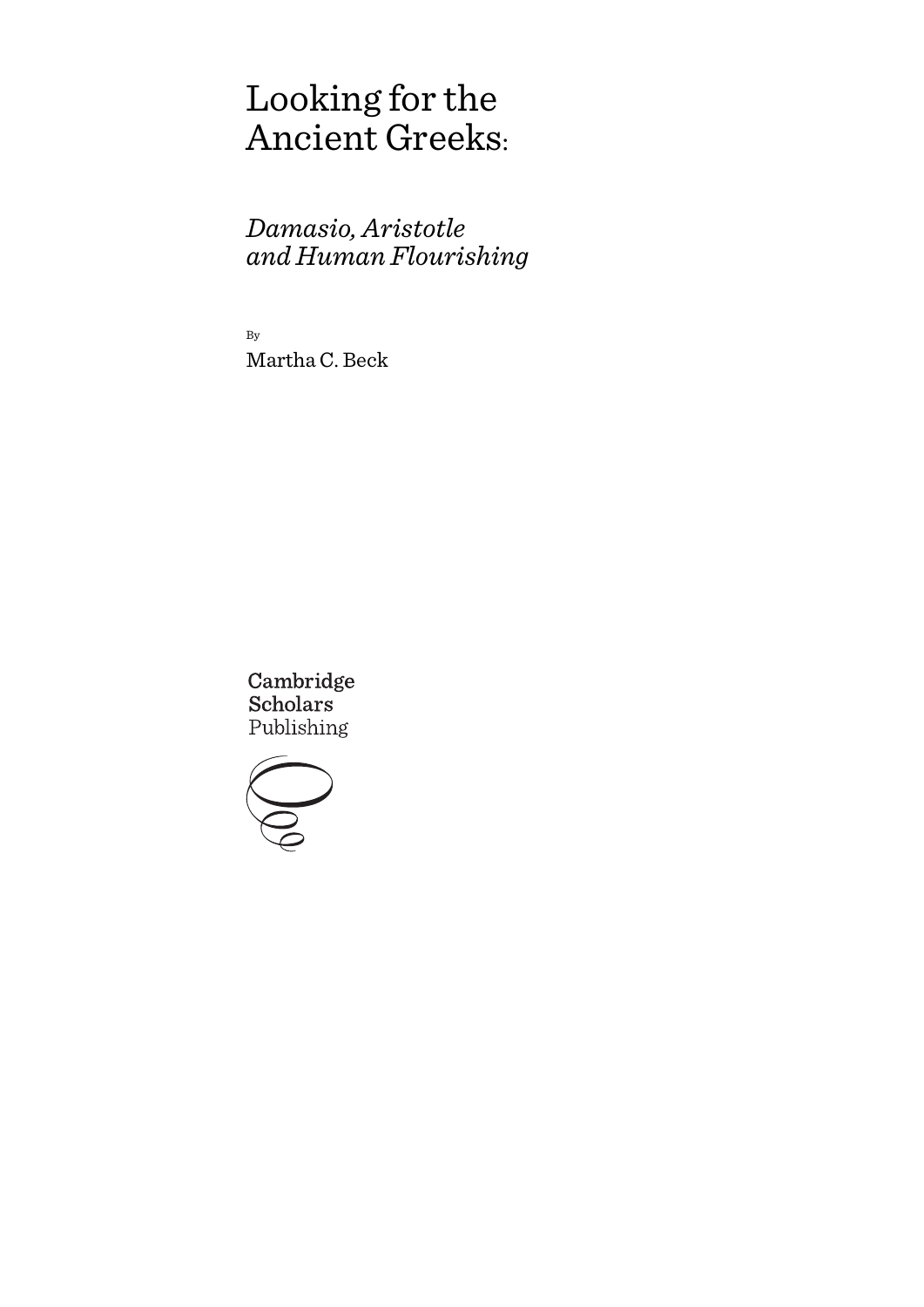Looking for the Ancient Greeks: Damasio, Aristotle and Human Flourishing

By Martha C. Beck

This book first published 2018

Cambridge Scholars Publishing

Lady Stephenson Library, Newcastle upon Tyne, NE6 2PA, UK

British Library Cataloguing in Publication Data A catalogue record for this book is available from the British Library

Copyright © 2018 by Martha C. Beck

All rights for this book reserved. No part of this book may be reproduced, stored in a retrieval system, or transmitted, in any form or by any means, electronic, mechanical, photocopying, recording or otherwise, without the prior permission of the copyright owner.

ISBN (10): 1-5275-1185-5 ISBN (13): 978-1-5275-1185-9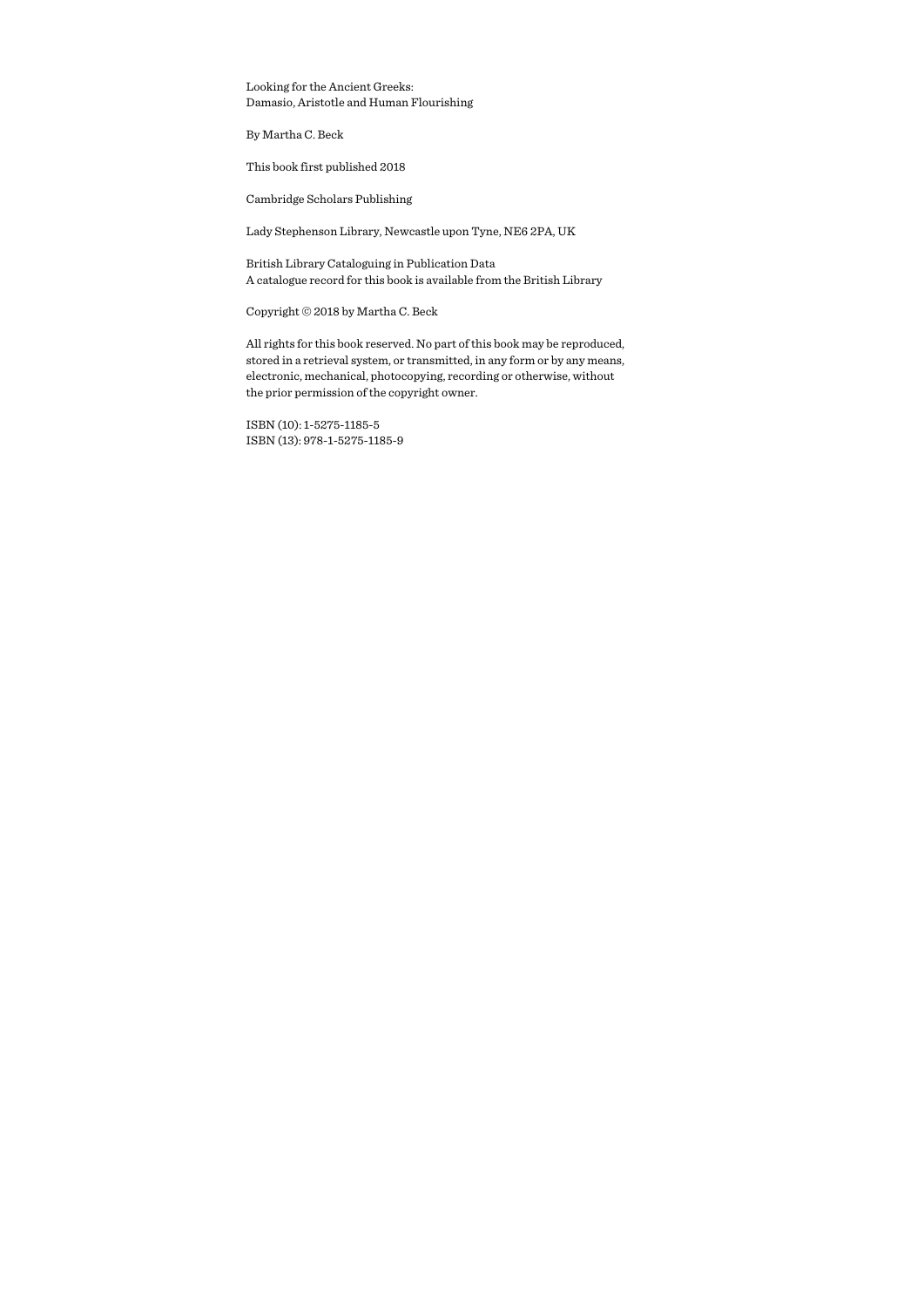To all academics and professionals who would like to reform our educational system so that it is integrated with the new "Systems" paradigm for understanding the universe, the natural world, and the union of mind and body as understood by neuroscience. Educated professionals in all fields are responsible for giving students the skills and insights they need to flourish in the global community they will live in as adults. Our collective goal is an education for the love of wisdom, the integration of our inner lives, our cultures and the natural world. This book presents one way to contribute to what I hope will be a long and meaningful conversation, leading to a continual reformation of education with the goal of promoting all types of flourishing.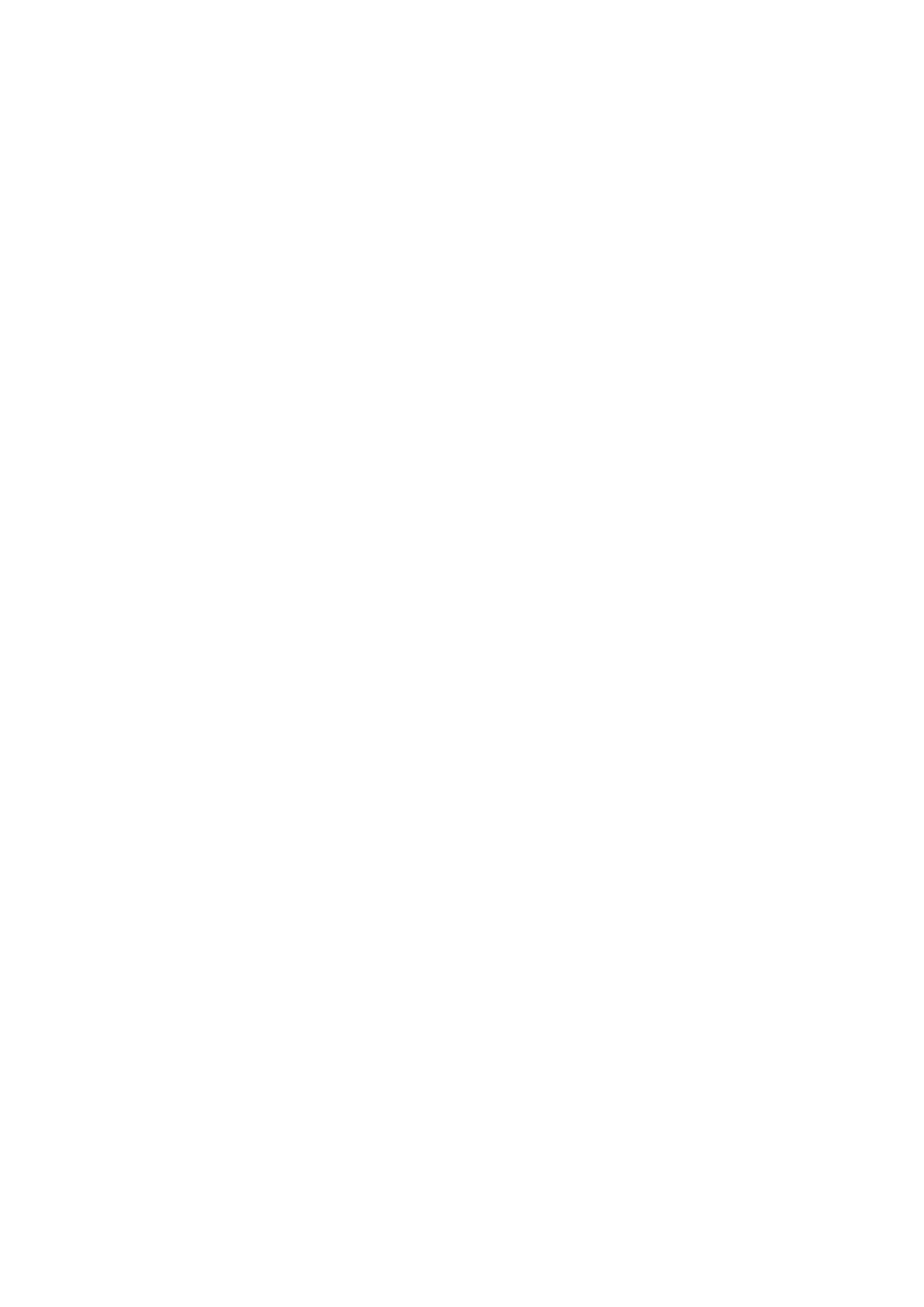# TABLE OF CONTENTS

| Introduction: Neuroscience, Philosophy and Human Flourishing                                                                                                                                     |
|--------------------------------------------------------------------------------------------------------------------------------------------------------------------------------------------------|
| Damasio's Position: Neuroscience and Its Implication for Human<br>"Salvation"                                                                                                                    |
| Linking Damasio to Other Scientific Disciplines: The Paradigm Shift from<br>Reductionism and Dualism to a Holistic Understanding of the Nature of<br>the Universe, Life on Earth, and Human Life |
| Carl Jung, Archetypal Psychology, Neuroscience and Damasio                                                                                                                                       |
| Damasio, Aristotle and a Model of the Best Neural Map in a Mature Adult                                                                                                                          |
| Higher Education, the Human Condition and Human Flourishing                                                                                                                                      |
| <b>Greek Cultural Texts</b>                                                                                                                                                                      |
| Damasio's View in Light of What the Greeks Tried to Pass Down                                                                                                                                    |
| Damasio: How Inadequate Ideas of the Human Condition lead to<br>Inadequate Ideas of the Effects of the Drugs Produced by Neuroscience                                                            |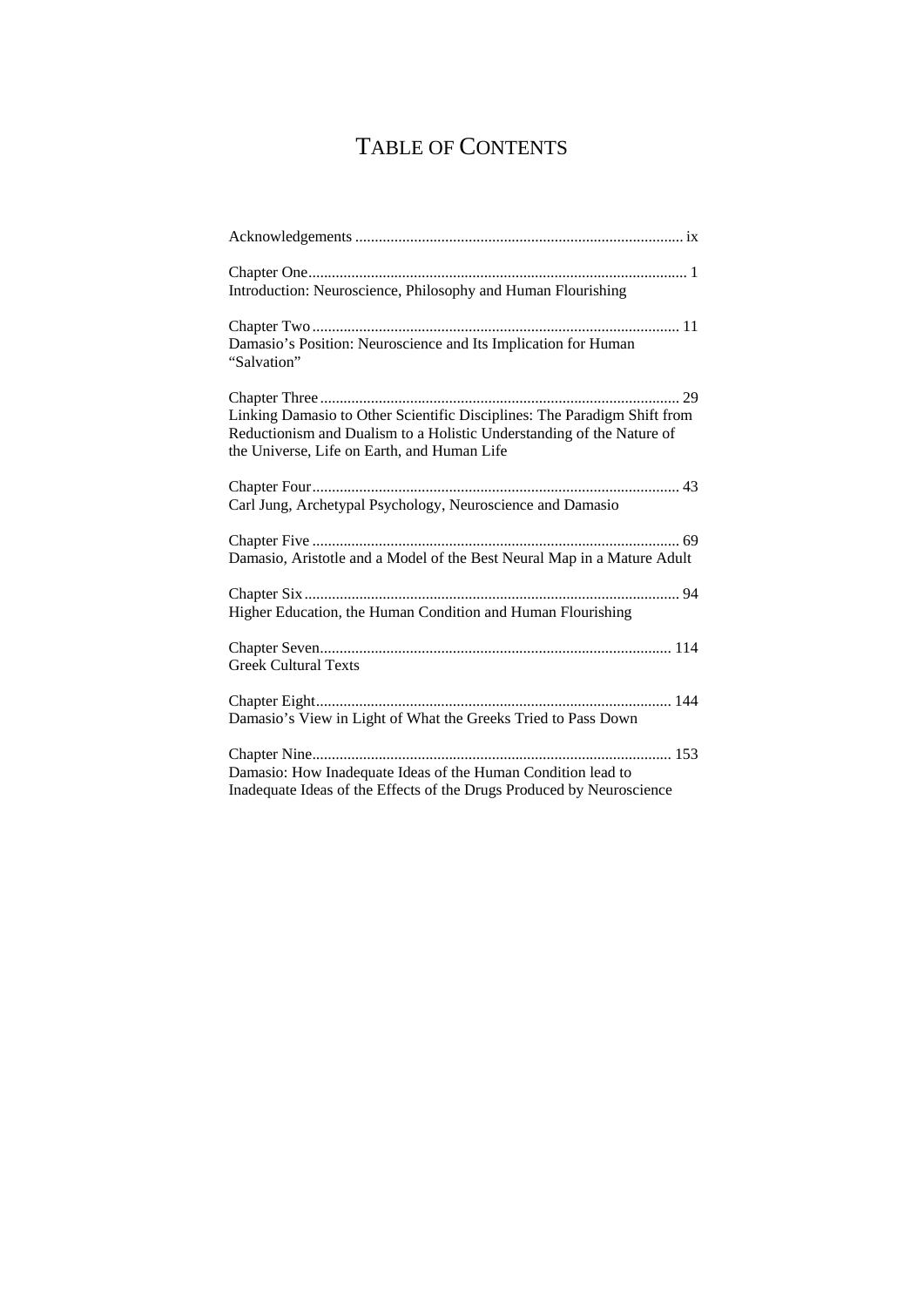#### viii Table of Contents

| Damasio and Human Psychology: The Structure of the Human Psyche              |  |
|------------------------------------------------------------------------------|--|
| and the Goal of Individual and Collective Homeostasis as the Goal            |  |
| of Human Life                                                                |  |
|                                                                              |  |
| Neuroscience on Nature, Suffering and Death                                  |  |
|                                                                              |  |
| Neuroscience, Greek Culture and the Natural Quest for Meaning<br>and Purpose |  |
|                                                                              |  |
| Neuroscience and Humanities Education                                        |  |
|                                                                              |  |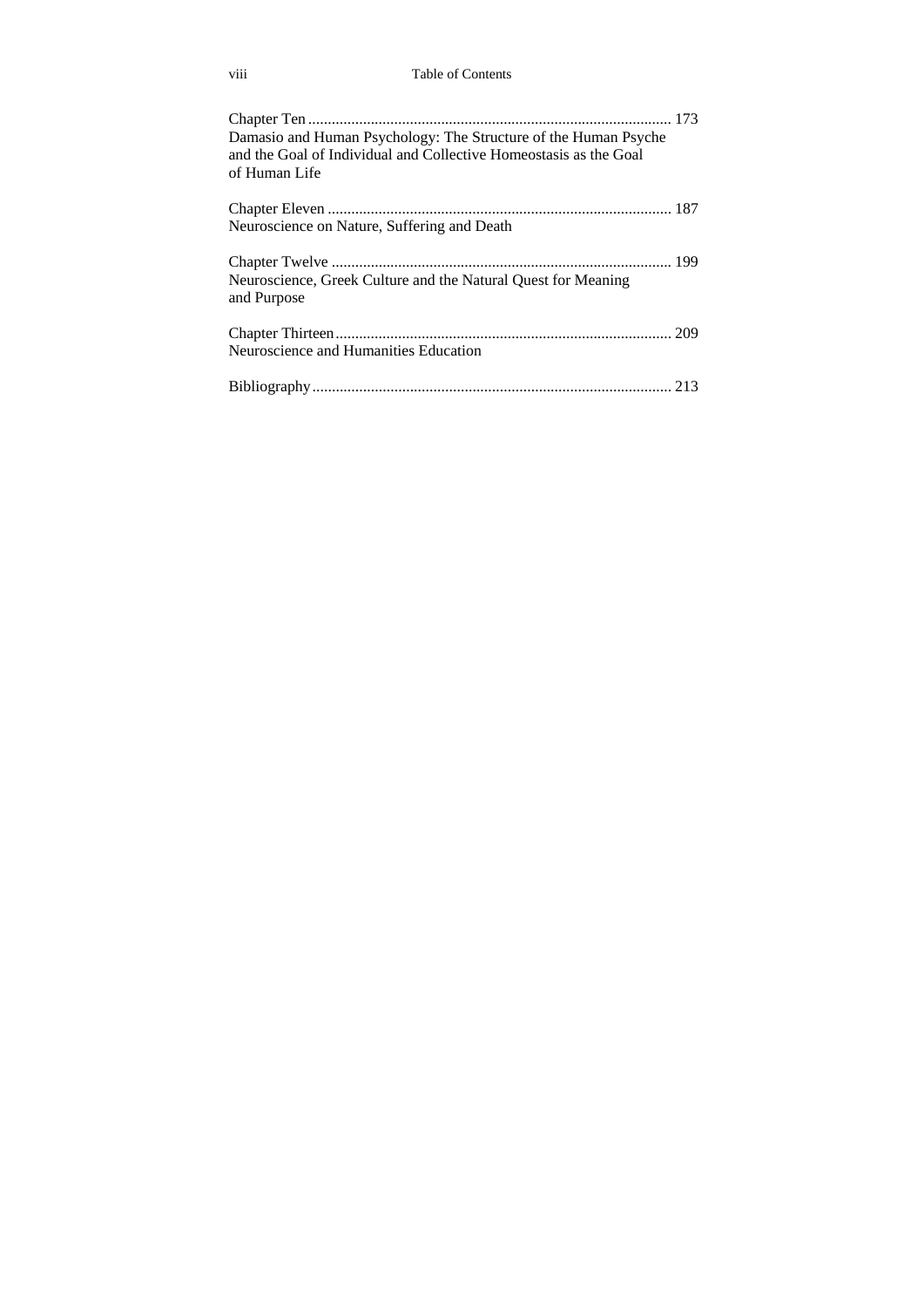#### ACKNOWLEDGEMENTS

First, my thanks to B. K. Lindsey and Judy Blackwell. For the last 15 or so years, I have leaned on them to do all of the time-consuming, "dirty work" necessary to make the transition from ideas in my head to a book that someone can pick up, read, and understand. Judy has been one of my most careful readers. She is the bridge between the conversations I have inside my head and the conversations I would like to ignite in the minds of my readers and then between my readers and their conversation partners. B. K. picks up where Judy leaves off and does all of the technical details. She reads the publishers specifications, so that the manuscript will be polished and accepted. Without these two, who have become my close friends, an even smaller percent of the many ideas in the back of my mind would ever get on paper and out into the world. I only hope we can keep this up for another 15 years or more.

Second, my thanks to Dr. Damasio for writing this book. I know he has written many, many articles and more books. I apologize for focusing on only one. There is "meaning in the madness," however, and it is related to what Damasio is telling us about the structure of the human psyche. Damasio describes why research in neuroscience has led to the rejection of the two models of the human psyche that have controlled Western culture since the Enlightenment: material reductionism, the psyche as a blank slate; and dualism, the view that reason can be detached from our biological inheritance. Instead, Damasio says that, "body, brain and mind are manifestations of a single organism . . . they are in effect inseparable under normal operating conditions" (195). Given this unity, as adults, the most important activity we should be engaged in is a continual examination and reexamination of our ideas, our minds. We are always using our beliefs about "the serious questions" in life to form new neural maps and to reform the ones we developed in the past. Damasio tells us his own position on these serious questions. Although I do not always agree with him, I appreciate what Damasio has written about homeostasis, human spirituality, feelings, the Golden Rule, the meaning of life, suffering and death, the value of religious traditions, and the value of the philosophical path to God, Spinoza's "intellectual love of God." I consider myself a fellow traveler on that path.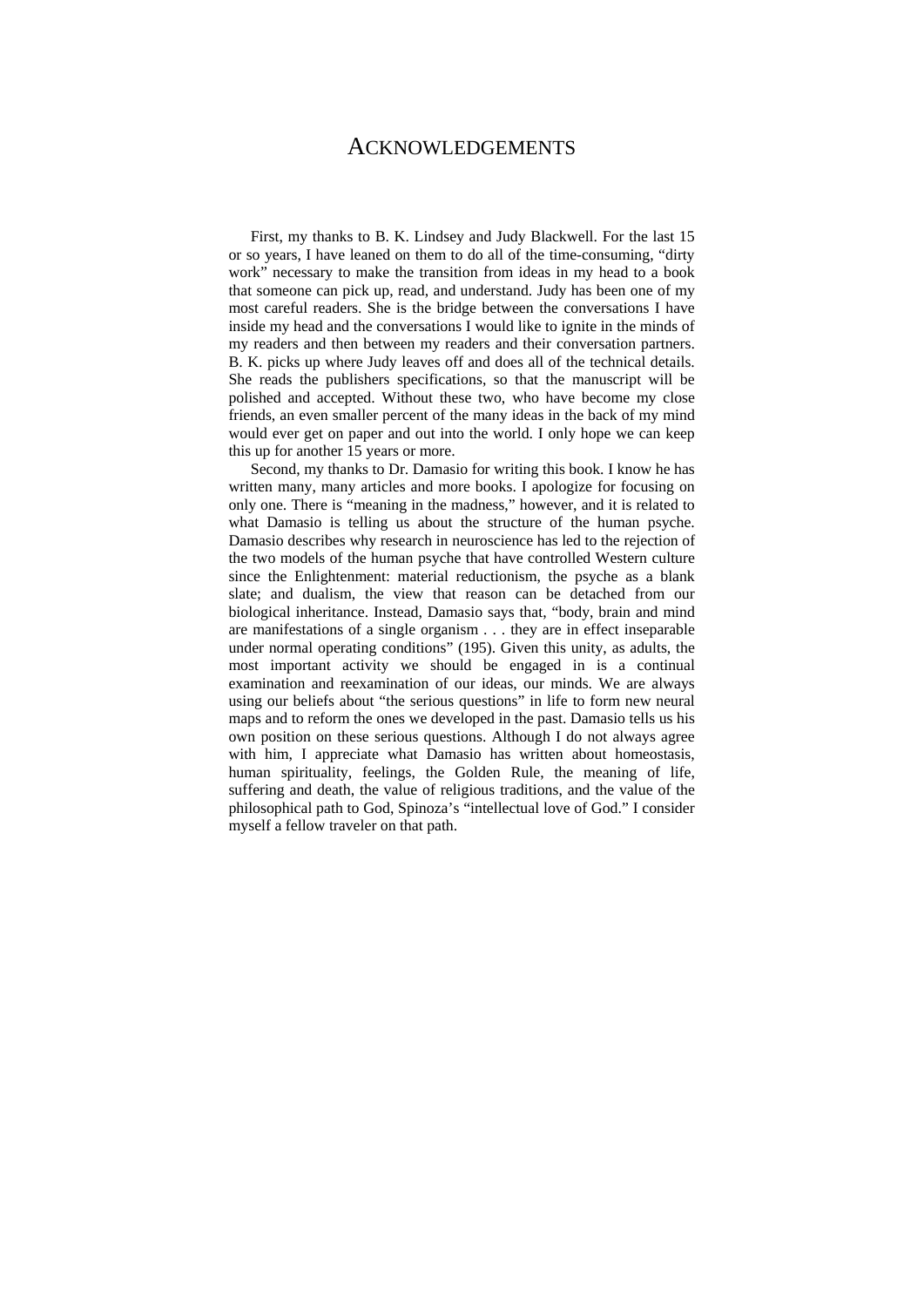#### x Acknowledgements

Damasio explains the empirical research that supports his view that we have the power of choice. We can create lives for ourselves. In order to do this well, we have to examine and continually reexamine our ideas. A scientist who explains how this view has been empirically proven is the greatest blessing to a philosopher whose life is dedicated to the examination of our ideas on the assumption that our ideas control what choices we make and what lives we live. His "pilgrimage" to the various places where Spinoza lived and his research on Spinoza's life gives one example of the same type of journey we all ought to be on. We should seek out our own role models, or read the stories of the people history has called wise, in order to reform our own inner neural maps and live on the basis of those maps.

This book is constructed as "a meeting of the minds." As a lover of Ancient Greek culture, I, too, have thought about all of these questions. I have spent ten summers and one sabbatical going on my own pilgrimage to Greece. I have done research to find out about the people and events that took place there. I have developed a deep respect for how I think the Ancient Greek intellectuals and other professionals gradually created their cultural tradition. I think their goal was maximize what Aristotle called "*eudaimonia,*" which literally means a "healthy spirit" in as many people as possible to the highest level possible at any given time and place. I prefer translating "*eudaimonia"* as "flourishing" because Aristotle, like Damasio, was looking at human nature as emerging from biology. We refer to other species as "flourishing" when all of their natural capacities have been activated and exercised to the highest level possible for that species. Human beings are much more complex than any other species (Damasio also agrees). They require a much more complex process of maturation and they spend their adult lives becoming more aware of their capacities and using them to a higher and higher degree in situations where it is appropriate. Damasio and I have worked on the same questions because we agree on the basic premise: that getting our ideas straightened out is the most important activity for adults. Having the right ideas, a "sound" mind, is necessary for flourishing, even if it is not sufficient. There are many reasons that we cannot or are not able to live out the way of life we think is best. Without the right ideas, however, we will inevitably fail.

This book is not like other scholarship for exactly the reasons Damasio explains. The discovery of the complete mind-body unity and the need to consciously examine the mind in order to develop integrity and homeostasis is not the paradigm underlying current scholarship. The most respected academic work is still based on either dualism or reductionism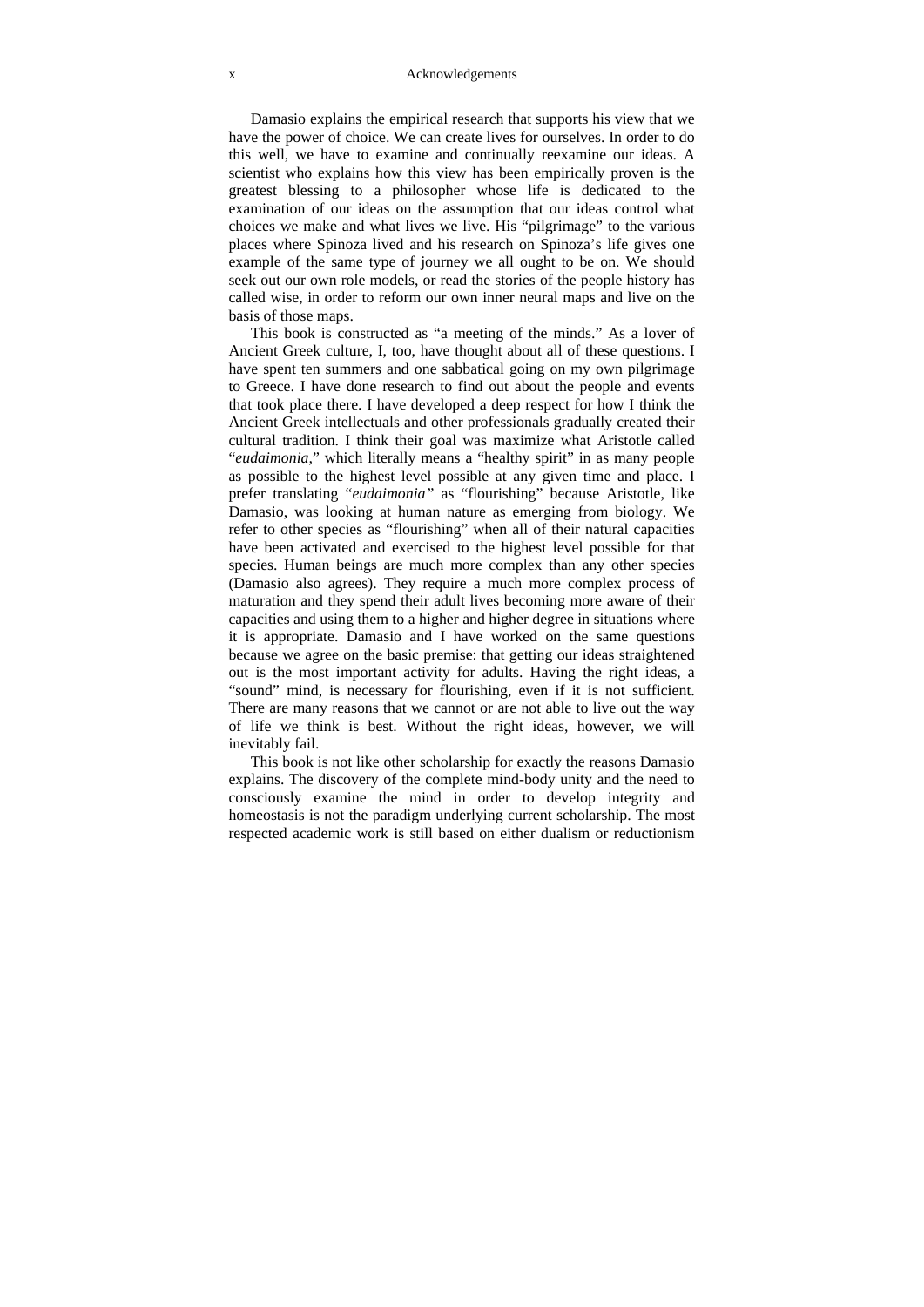left over from the Enlightenment. This book is holistic, examining humanity's most important ideas in ways that have immediate applications to the way we structure our lives and the legacy we leave behind.

Although I have not written a dialogue, as Plato did, this book is written as an interchange between two minds. It is intended to educate readers' overall worldviews so that they can transform the words, which are only black marks on paper, into new neural maps in their brains. The arguments in this book could have profound consequences for the development of the minds and lives of my readers.

I am also grateful to the retired Cambridge professors who first founded Cambridge Scholars Press. I assume they were looking for scholarship that represented the tradition of "arts and letters," the written work of people who were aware of the power of their minds and whose written works were an expression of the activity of their minds. I think CSP accepted this manuscript because its underlying vision is trying to achieve their overall vision.

I am grateful to Lyon College for hiring me over two decades ago and giving me the chance to ponder the great legacy the Ancient Greeks have passed down to us. Teaching at Lyon forces me to think holistically. I am the only philosophy professor at Lyon, so I am constantly recognizing connections and differences between everything I teach and the way I live. I am asked to teach philosophy to undergraduates in a way that enables them to use what they read and apply it to their own lives. They are not being prepared for graduate school and acceptance into the profession of philosophy as it exists today. Plato and Socrates were trying to educate future leaders in every sector of society. Socrates used "everyday language" to talk about the questions on everyone's minds. Lyon has always wanted me to do the same.

My goal is to link what I have to say about the Greeks with as many other intellectual schools of thought and the new emerging paradigm so that collectively professionals and intellectuals can formulate and pass on to the next generation the best possible legacy of wisdom. Life will be difficult enough for young people today. Their parents and elders need to give them as much insight as possible. I hope this book will contribute to our greatest task: the education of our minds to create the best ideas which then are used to create or reform all aspects of culture and to direct the course of human and natural history.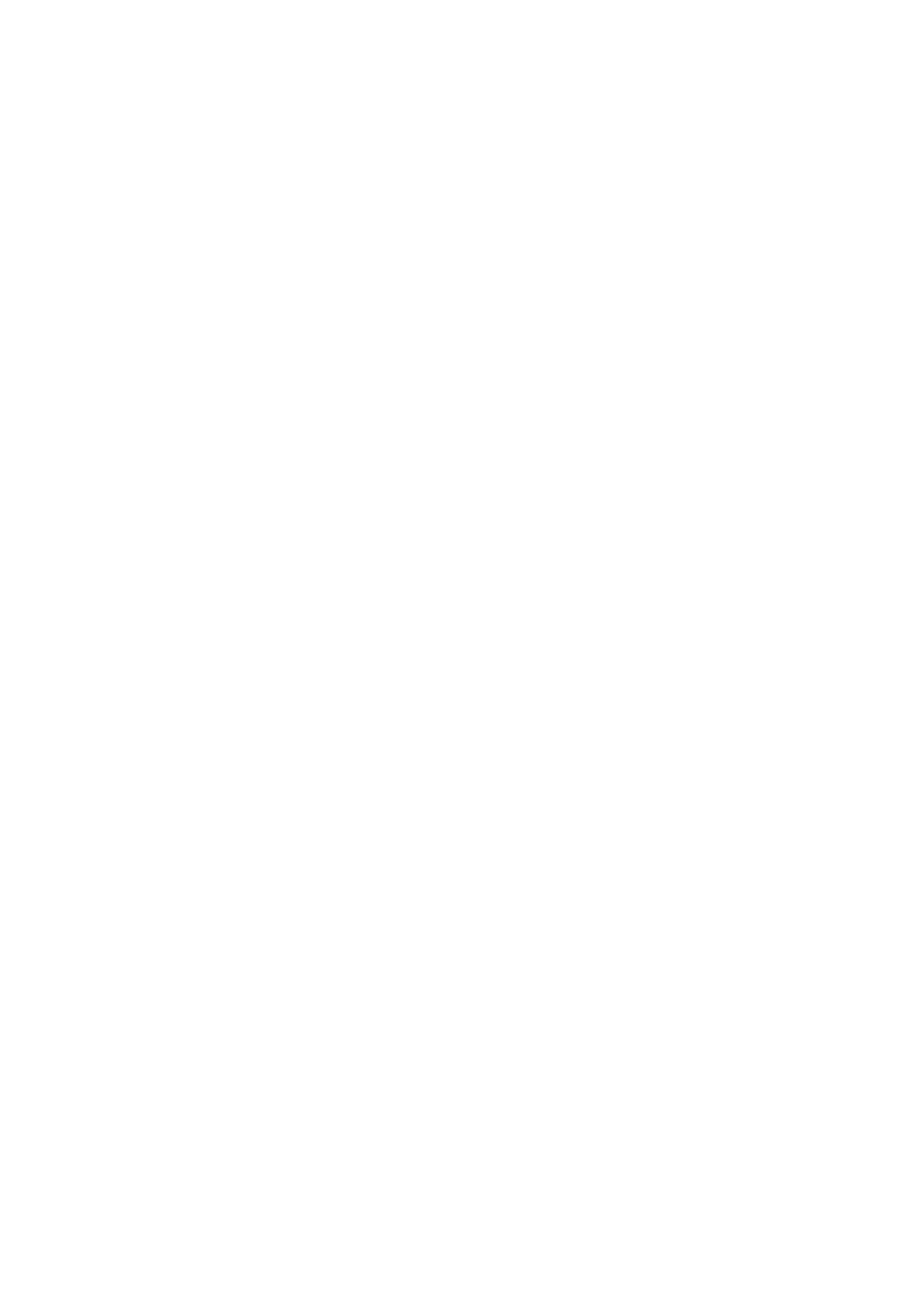## CHAPTER ONE

# INTRODUCTION: NEUROSCIENCE, PHILOSOPHY AND HUMAN FLOURISHING

I had never planned to write a book on neuroscience and ancient Greek philosophy and culture. It was not on my "bucket list." Insofar as I thought about neuroscience at all, which I obviously did not, I am sure I carried around a false stereotype about the field and assumed it reduced human psychology to the structure and chemistry of the brain. One summer, after classes ended and before heading to Greece, I was in a used bookstore, looking for a book to read on the airplane. In the philosophy section, I noticed a book called, "*Looking for Spinoza: Joy, Sorrow and the Feeling Brain."* Although I have not been able to teach or pursue Spinoza's work since graduate school, one of my Ph.D. preliminary examinations was on Spinoza. I loved the way his *Ethics* teaches its readers how to examine all of their thoughts, emotions, and actions and to deliberately rewire their brains so that "the order and connection of ideas [in their heads] follows the order and connection of things [in the natural world]." This is the model of wisdom I agree with and have tried to follow in my own personal life.

As I was growing up during the 1960s, I became acutely aware of the way Western culture, particularly the United States, persisted in the exploitation of natural resources for the sake of higher and higher levels of affluence for American citizens and profits for those who benefit from creating consumer goods. I have grieved as I watch our economic system become more and more dependent on the exploitation of natural resources and on fossil fuels. I have also struggled throughout my academic career because the popular trends in the Academy at that time either did not consider or explicitly rejected the kind of worldview and education I thought Westerners needed most.

As an undergraduate, my philosophy professor introduced me to Greek philosophy. There I found Plato's literary image of a man, Socrates, whose goal in life was to order his mind so that it would be a microcosm in the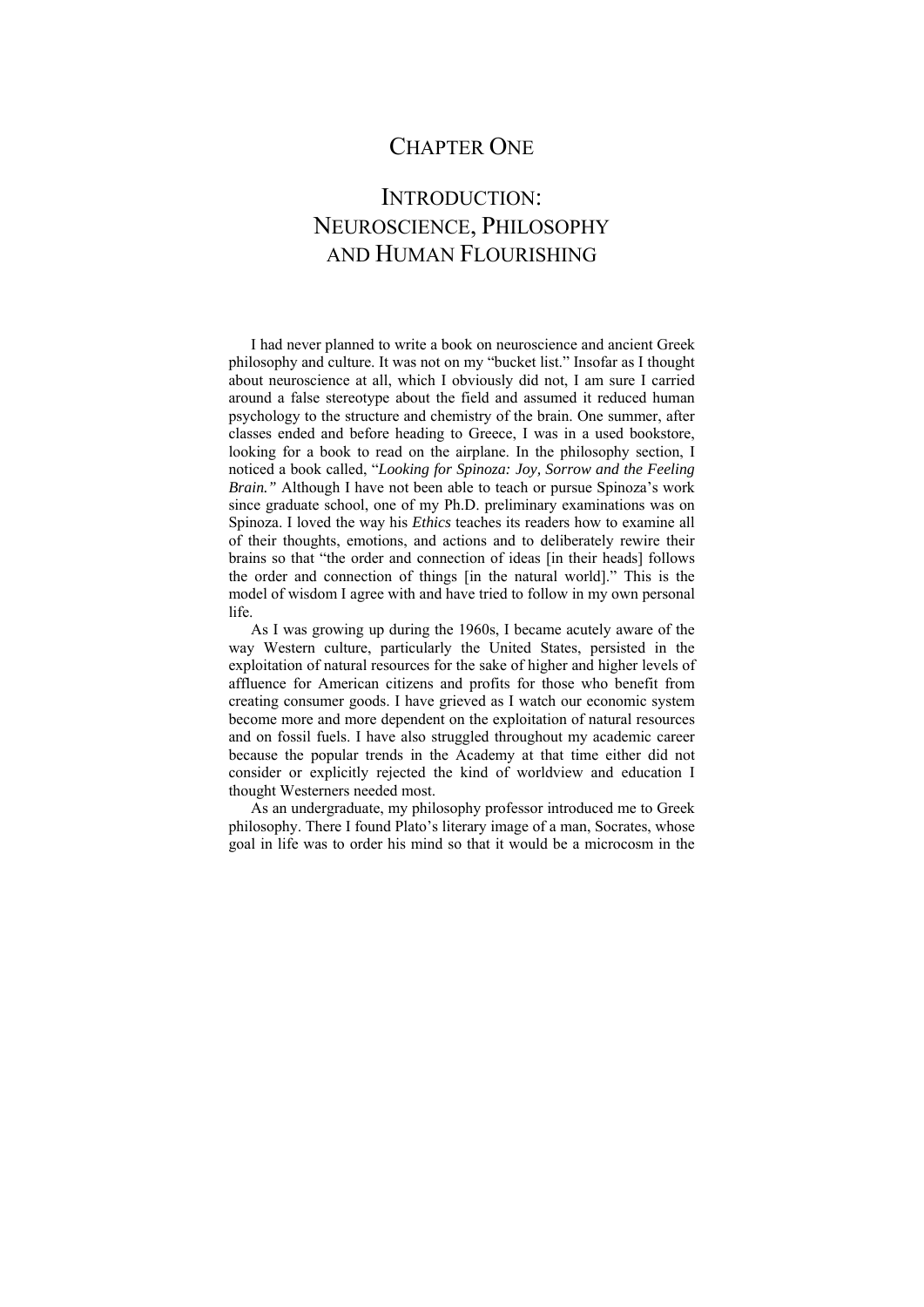macrocosm, a mirror of the universe. Socrates controlled all of his actions so they were caused by his mind (*nous*). By doing so, he thought he was imitating the universe, which he thought was based on a kind of ordering power, which he called Mind (*Nous*). I also studied Aristotle's definitions of the natural virtues and vices, his description of social and political life, and his description of a force that must exist in order to make it possible for our universe to exist and to exist the way it does. Aristotle's theoretical description of the best way of life is a life filled with activities caused by the power of one's mind both in practical daily life and in theoretical reflection on the underlying structure of reality. The kind of life Socrates is shown to be living in Plato's dialogues is one example of Aristotle's model of the life governed by mind. I also read Spinoza, whose view is similar. Eventually, however, I dedicated myself to studying Greek philosophy because I thought it was more comprehensive.

Studying Greek philosophy and living in Athens every summer enabled me to understand how all aspects of Greek culture fit together. They were all structured to try and educate the human soul in a way that would lead ultimately to the activation of the highest power, mind. Wise people are supposed to exercise the power of their minds by being as completely engaged in as many types of human activities as they can, all for the sake of promoting their own flourishing and that of everyone else. Spinoza's view, on the other hand, was that of a single man whose life focused on reading, writing, and conversing with like-minded friends.

I preferred the Greeks, in part, because I was married at age twenty and had my first child a year later. I had two more children, both while I was in graduate school. From age 21, I was continually engaged in many types of activities throughout my career as an undergraduate, graduate student, and professor. I experienced the kinds of difficult and tragic situations described in the works of the Greek artists, so I was inspired to study all aspects of Greek culture. The Greek poets wanted citizens to ultimately connect the order of ideas in their heads with the order of things in the universe. They had the same goal as Spinoza did, but they presented stories of many, many ways the soul needs to be molded and refined. Greek artistic texts also explore all the mistakes human beings can and usually do make while trying to become wise.

This is why the title of Damasio's book was interesting to me. I wanted to read a book about why Spinoza's worldview is still relevant. Then I read that Dr. Damasio is a prominent neuroscientist. The book's jacket contained all sorts of positive reviews by professionals in many fields who teach at the best universities in the U.S. and elsewhere. Some were Nobel Prize winners. I was eager to read the book.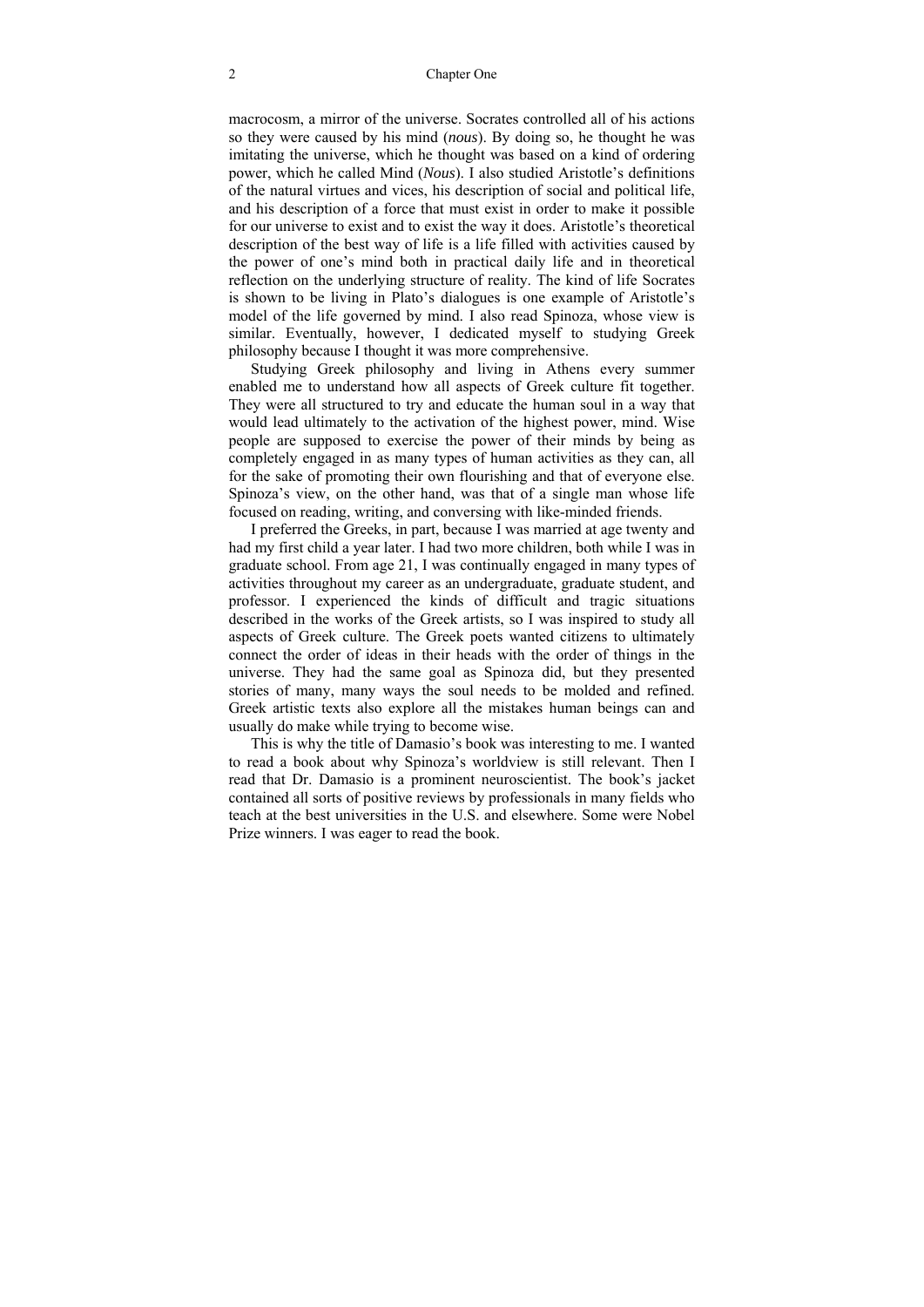As I began, I was delighted to find out that Dr. Damasio's main point is that contemporary discoveries in the neurosciences have confirmed empirically that the two prominent positions during the Modern Era, the view of empiricists like John Locke, who reduced the psyche to a "blank slate" at birth, and the dualistic view of rationalists like Descartes and Kant, have now been rejected by the discoveries in the neurosciences. As a student of the Greeks, I have thought this all along. My dissertation was on Plato's *Phaedo*, which is all about his view of the soul/psyche. My interpretation of that dialogue is that Plato rejects both reductionism and dualism. He does so by using the same pedagogical technique as the other Greek poets use. First, he introduces alternative views as sympathetically as possible. Then he indirectly shows why they are inadequate.

I was ecstatic to find out that Damasio is arguing that we have the ability and the responsibility to examine our ideas because our ideas control who we are as adults. We have the power to use ideas to form and reform our neural maps. Damasio integrates mind and body and explains why our minds are more powerful than the merely physical aspects of our brains. Damasio then uses his knowledge about the brain-mind connection to make recommendations about the nature of the best human life, his view of human flourishing. He describes a universal model of how we should live so that the order and connection of what we feel, think and do follow the direction every culture should move toward to enable human beings to flourish. His model includes recommendations about the best way to organize societies socially and politically. Finally, he discusses the best way to think about God and the ultimate meaning and purpose of human life in the light of what we now know about human biology. Damasio connects the physiology of the brain with the emergence of selfconscious thought and all the aspects of human nature, history, and culture that humans create through the power of thought.

The second chapter of this book will describe Damasio's view. Damasio understands that the new discoveries in his field have radical implications for every field of study. The new view of our understanding of the relation of body to mind and the dominance of mind over body leads Damasio to say, "Science can be combined with the best of a humanist tradition to permit a new approach to human affairs and lead to human flourishing."<sup>1</sup> Damasio calls for a reexamination of all academic disciplines, particularly the humanities and the arts, in their ways of educating the psyche. He claims that the study of the brain's neural mapping leads to the

 1 Antonio Damasio, *Looking for Spinoza: Joy, Sorrow, and the Feeling Brain* (Orlando, Florida: Harcourt's, Inc., 2003), 283.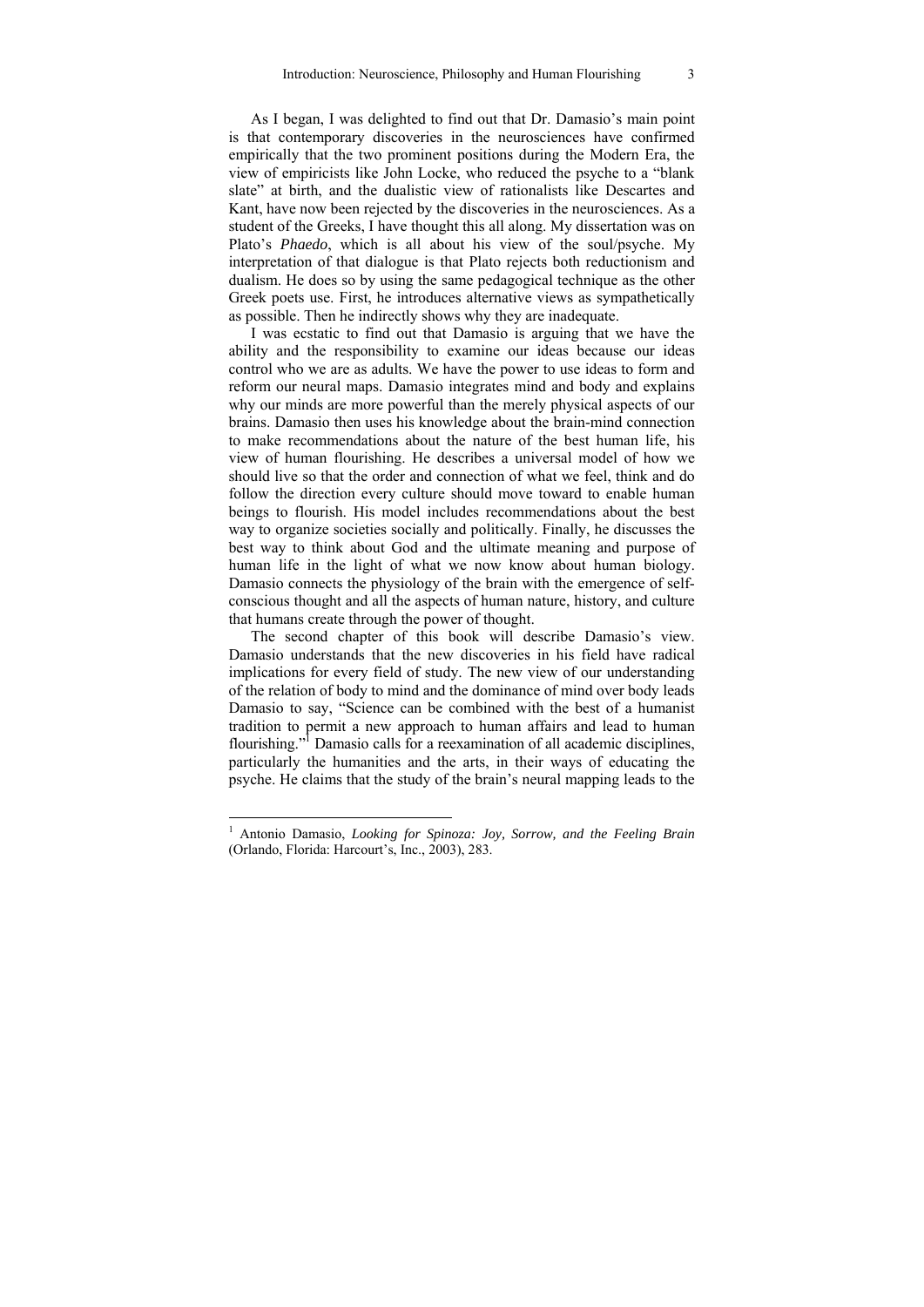#### 4 Chapter One

need to focus on the education of the mind, which consists of a continual examination of ideas and theories. Our ideas about our ideas are supposed to lead us to reform our emotions and actions. Using Damasio's terms, we need to continually reform our neural maps. Such a reformation caused by ideas is both possible and necessary in order to live a flourishing life and in order to enable others to flourish. This is what I have always thought and this idea has driven my study of Greek philosophy and culture.

As is often true, although I agree with many of Damasio's basic foundations, I disagree profoundly with his view of what follows from those foundations. What follows is my own response to Damasio's invitation to combine science with the humanist tradition in "new" ways. I have summarized "the Greek view" in a way that a professional in my field might take issue with, but I have chosen to focus on the ways that the legacy of the Greek tradition can still educate people. I have also linked the Greeks and Damasio to a number of other prominent schools of thought today in many different fields. The arguments in this book will be linked to similar positions that professionals in many other fields of study are making about the way recent discoveries lead to a new paradigm of the nature of reality as a whole.

The third chapter links Damasio's claims with those made in other branches of the sciences. I focus on two authors who represent important branches of what is called the emerging "holistic" paradigm. Paul Davies is a theoretical physicist, trained in quantum physics. He describes how the quantum world functions "holistically." He also quotes from and speaks for a growing number of professionals in the fields of study related to the cognitive sciences. The holistic perspective in these fields is called "functionalism." Ervin Lazlo, in his book, *The Systems View of the World*, speaks for intellectuals in every academic discipline who identify themselves as "systems" thinkers. In both of these movements, new positions are constantly emerging.

The fourth chapter briefly describes the branch of psychology called archetypal psychology, which first emerged as a serious branch of psychology with the work of Carl Jung. Jung argues that the world's mythological traditions were created to educate the human soul. He criticizes the Enlightenment rejection of myths as anti-scientific fictions and explains why we still need to be learning the psychological lessons that myths are trying to teach. Jung's and Damasio's positions together form a more complete understanding of the mind-body system that the neurosciences have now proven to be the best way to understand human nature. Supplementing Damasio with Jung leads to a more complete and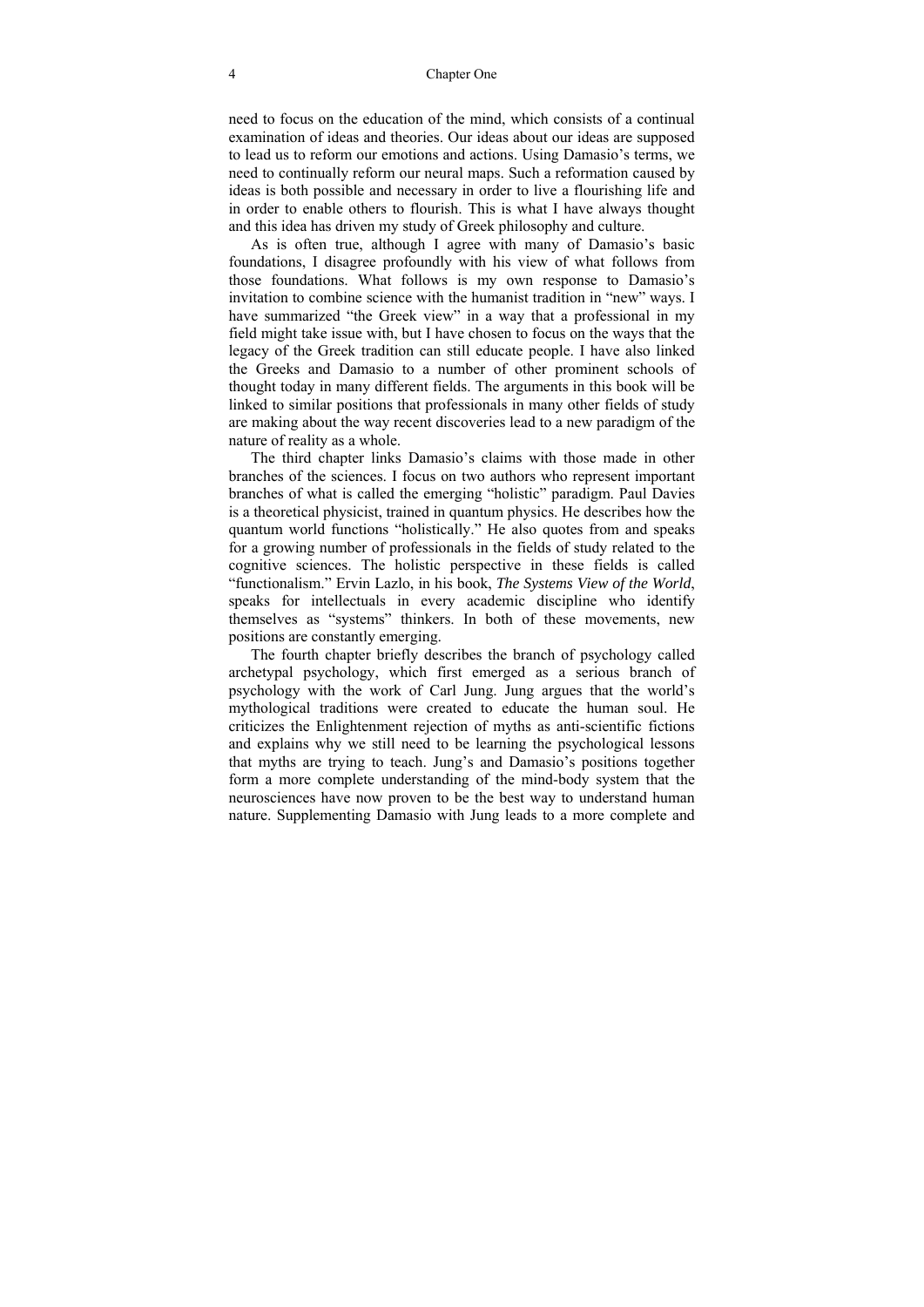accurate account of human emotions, feelings, thoughts, behaviors, and culture than Damasio's view is able to explain on its own.

The next section of the book presents a brief overview of some of what we know about ancient Greek culture. It shows how the Greeks were, in fact, trying to educate the human soul in the way Jungians and Damasio think is so important today. The fifth chapter describes Aristotle's model of the "flourishing" human life, or what gets translated as human "happiness." Aristotle's model describes the best life as based on the complete integration of body and mind, the same model as Damasio claims neuroscientists use. Aristotle's view of human character, of personal, social, and political virtues and vices as described in his *Nicomachean Ethics* and *Politics*, is a complex, nuanced, and systematic account of human nature and human flourishing. Aristotle's account includes the relation between the biological foundations of human life and the bio-psychological-cultural systems human beings construct for themselves to live in. Although Aristotle's concept of human character and character development was rejected during the Enlightenment, Damasio's account of human nature reaffirms the reality and importance of character. I will show that Aristotle's view is more consistent with Damasio's description of what the neurosciences are telling us about human nature than is Damasio's own view.

The sixth chapter describes the connection between Aristotle's view of human nature and his discussion of tragedy in particular and of art in general in the *Poetics*. Aristotle's criteria for tragedy, or good art, are inseparable from his view of psychology. The work of Walter Kaufmann in his book *Tragedy and Philosophy* is used to support the view of the human condition underlying the texts of Greek culture. Aristotle describes tragic plots as including reversal and recognition from ignorance to wisdom. The plots unfold in a way that intends to motivate audience members to change their lives and rewire their ways of feeling, thinking and living. Damasio claims that adults should continually examine their neural maps. Some of those "maps" were formed when they were young. Others developed with age. When those maps are found to be either inaccurate or else maladaptive to their current situations in life, adults must deliberately restructure their neural synapses. All the texts of Greek *paideia*—epic poetry, tragedy, and Plato's dialogues—have that same goal. The characteristics of tragedy Aristotle describes in the *Poetics*  explain how that goal can best be achieved.

Recitations of Homer and the poets and performances of tragedy were supposed to stimulate our senses with their visual effects, their music, and the lyricism of the poetry. The stories were intended to be imprinted in our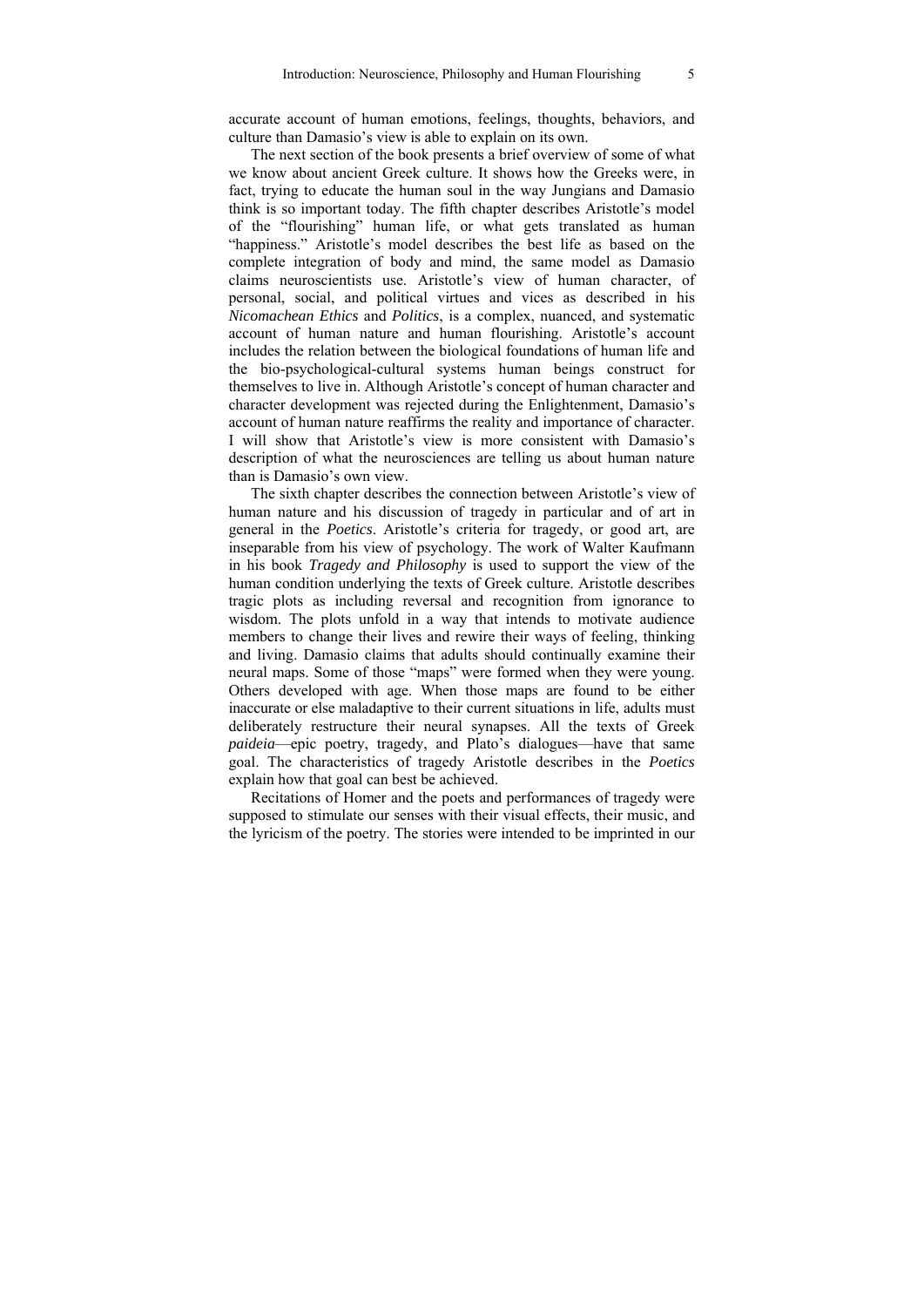#### 6 Chapter One

imaginations and then "stored" in our memories as archetypes. Our identification with the characters and our horror at realizing that we, too, could make the same mistakes are intended to lead us to flush out (*catharsis*) or, in modern terms, to break apart the similar connection we have in our own "neural maps" and to reform our inner lives. Since the stories represent patterns, when people find themselves in the same types of critical situations, they should remember the story, recognize the pattern, and avoid making the mistakes the characters in those texts make. On Damasio's view of neurobiology, the techniques, context, and goal of tragic performances would be a much more effective kind of moral education than what Damasio, using Spinozia as his paradigm, provides. The information coming from the neurosciences about how to reform the body-mind neural systems in the brain should lead us back to an appreciation for the Greek system of education (*paideia*) as reflected in their mythology, their epic poetry, and other sacred texts and in their cultural practices.

The seventh chapter gives very brief descriptions of a few of the archetypal stories of the ancient Greeks, including the Olympian deities, Homer's *Iliad,* and Sophocles' *Philoctetes*. It also describes the patterns in Plato's dialogues. It shows how the texts use the characteristics of art, as described in Aristotle's *Poetics*. Then it describes the cultural contexts which enabled Greek citizens to learn the stories and live out the lessons. It explains how ancient Greek culture aimed at educating a body of citizens for what Aristotle called *phronesis,* or practical wisdom. It shows the kinds of *catharsis* each text is designed to trigger in the souls of its audience and the lessons it is designed to teach. It connects Greek mythology with archetypal psychology and a Jungian analysis of the nature and educational method of all mythology.

The Greeks thought it was their duty and responsibility to continually build on their tradition. The Greeks knew that every generation would face a more complex society, mostly caused by the powers of Apollonian reasoning being used to make new discoveries about the natural world and to apply those discoveries to new technologies that impacted all aspects of human life. The Greeks also knew that the most basic, animalistic drives sex and aggression—imprinted in us to ensure reproduction and protection from danger, would never go away. In Damasio's terms, the two most deeply rooted neural maps in our brains are designed to trigger responses to the emotional pleasures of eating, drinking, and sex on the one hand and responses to external threats, based on the emotion of fear. Each generation has to construct a culture that integrates those deep drives into their community life. The elder generation is responsible for gaining the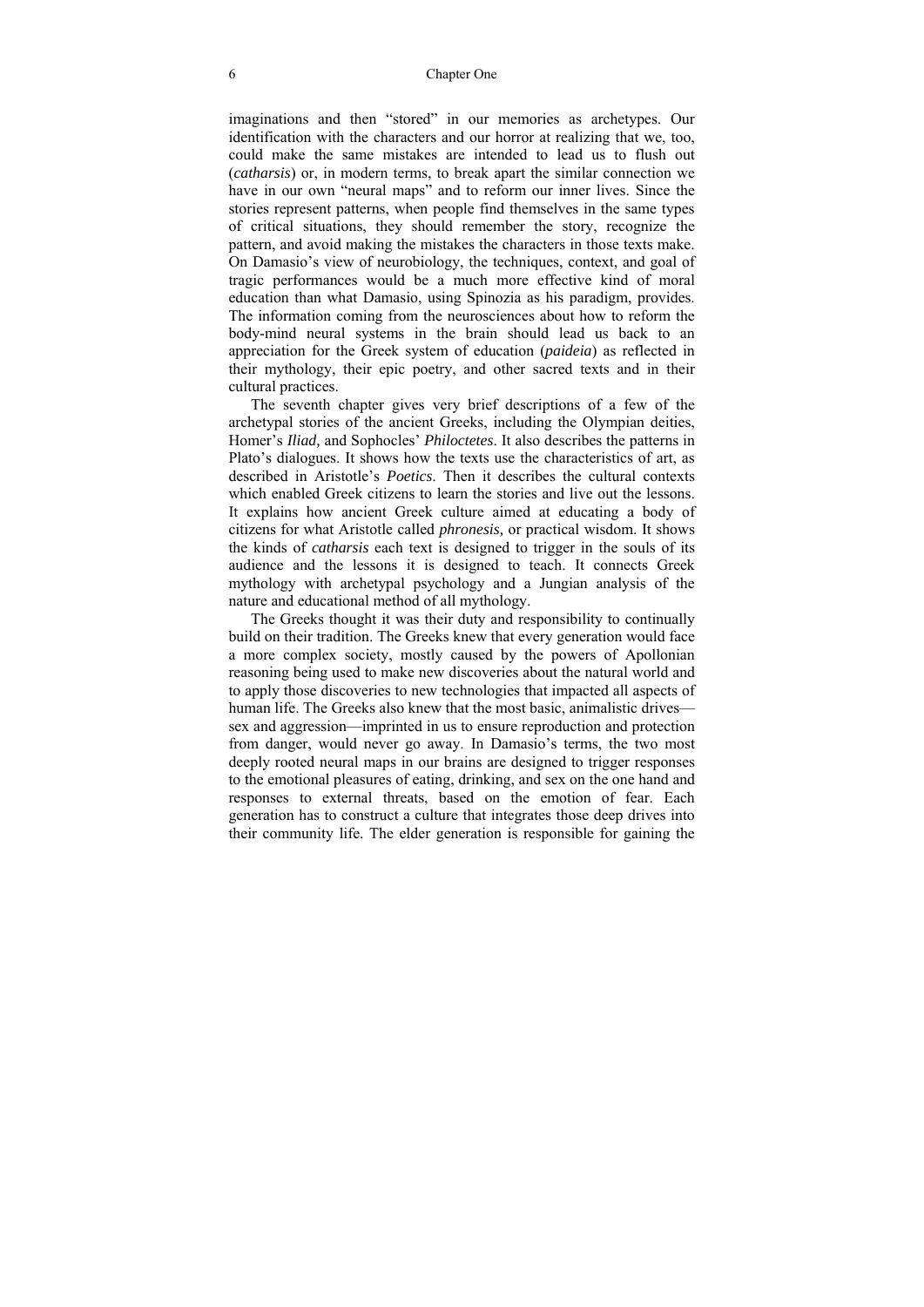wisdom it can, passing it down, and then allowing for a peaceful transfer of power to the next generation. Each generation leaves a legacy of a better or worse life for their children and grandchildren. The poets are a society's moral educators because they identify these patterns. They show us why uniting biological nature and culture is necessary for selfpreservation and flourishing and how this can be done, including the mistakes to avoid.

The next section returns to Damasio's position described in Chapter Two. It points out the ways Damasio's view needs to be supplemented by the insights of the Greeks. The eighth chapter analyzes his views on many issues as representing an Apollonian archetype. Among other things, the god Apollo was the god of reason, of the sciences and math, of an ordered kind of music, and of medicine. Damasio's view is understandably and probably deliberately biased toward an Apollonian way of understanding human nature and culture. In the Greek mythological tradition, Apollo's particular passion, his love of scientific reasoning, was honored, but not more or less than the sacred passions of the other eleven deities.

The ninth chapter begins with Damasio's claims about the consequences within the next twenty years of the new drugs neurosciences are creating. His book was published in 2003. I think, given the problems of opioid addition among others, that his predictions were wrong. Studying the Olympian deities and the psychological passions they symbolize will help us understand why he was wrong. I use the Olympian deities to represent all the human passions and the sectors of society they are connected to in order to consider the consequences of the new drugs from many more perspectives. It should become clear that all twelve of the deities and the aspects of human life they represent have to be acknowledged and brought together into a larger whole. The passion for science represented symbolically by Apollo is inseparable from the passions of the other deities. Certainly, it may seem obvious that human history has evolved beyond the relatively undeveloped scientific and cultural achievements of the Greeks. However, intellectuals writing at that time were trying to explain to posterity those aspects of human life and the human condition which would not change in spite of the way the continual growth of science and its applications would inevitably lead to more and more complexity in human culture and history.

The tenth chapter examines Damasio's discussion of the goal of human life, individually and collectively, as homeostasis, a sense of the unity and integrity of body, mind, and spirit. I argue that Greek educational texts show us why this should not be our goal. Instead, the twelve Olympians deities and their many conflicts show us that the most flourishing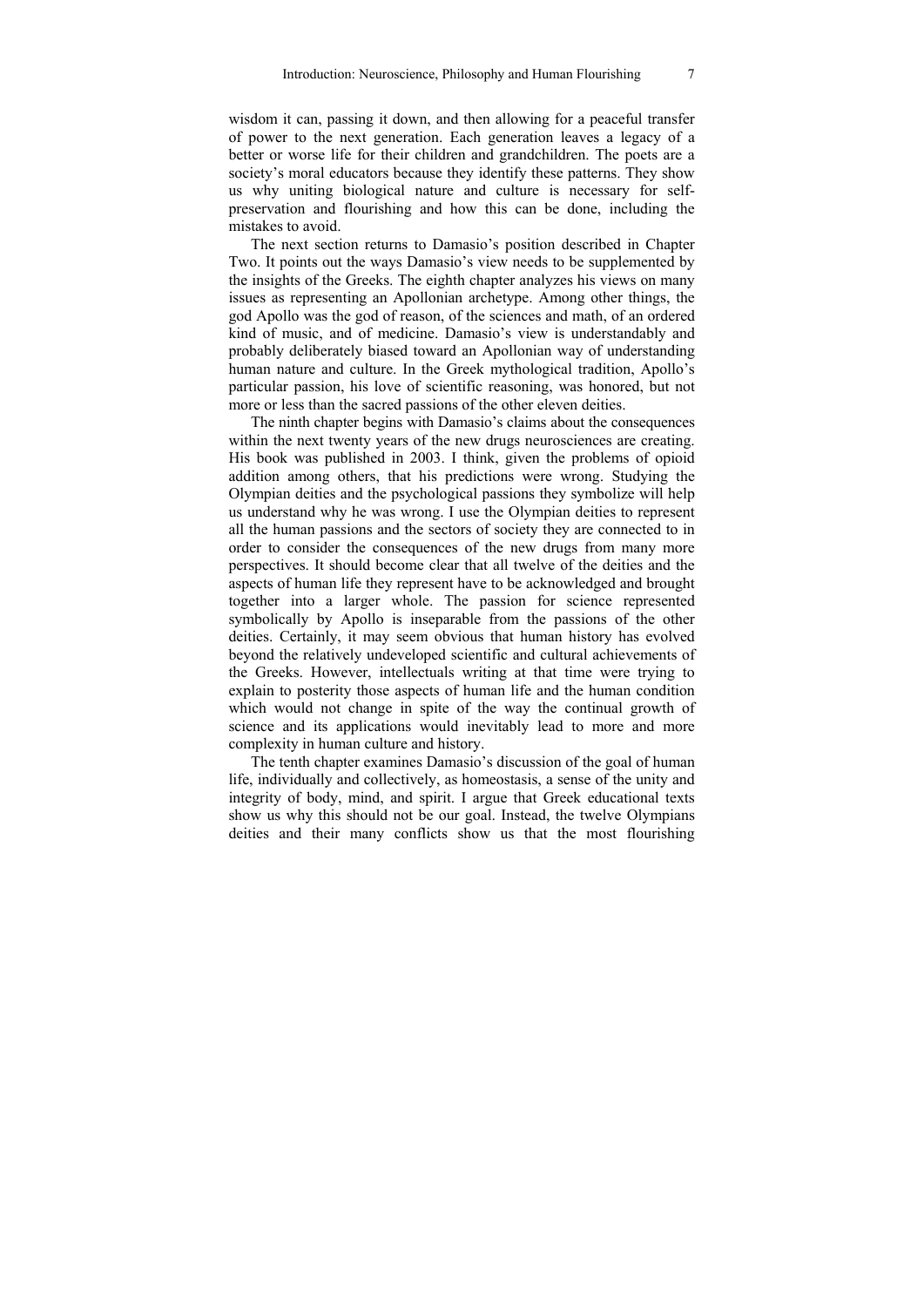#### 8 Chapter One

individuals and societies aim for pluralism. They accept complexity and a certain degree of lack of unity for the sake of acknowledging all the different positive and productive ways human beings have of becoming and being fully human. Accepting and embracing complexity, however, also means accepting tragedy and temporary breakdowns in personal homeostasis in order to create a better society for others and for future generations.

The eleventh chapter discusses Damasio's view of nature, suffering, death, and natural evil. The Greeks would be appalled at Damasio's view; they would consider it an extreme example of the worst human evil, *hubris,* translated either "pride," or "overstepping the bounds." The Greek view of human nature and culture demands that human beings figure out their natural place in the universe and in the ecosphere and biosphere. It condemns behavior that denies or undermines our need for a synthesis of culture with nature. Today, we know we are in a war against nature on a global scale. Apollonian science and technology have brought us to the brink of self-destruction. Damasio's view of good and evil does not include our need to limit our exploitation of natural resources or our need to accept natural processes, such as death.

The twelfth chapter focuses on Damasio's view of the good life as it relates to religion. He discusses two roads to "salvation," one connected to various religious traditions and institutions, and the other based on the philosophical, intellectual understanding of living in accordance with the nature of the universe, or God. Damasio's approach, as is clear from the title of his book, was inspired by Benedict de Spinoza. Spinoza's *Ethics* contains a method for training our feelings to be linked to our thoughts so that what we choose to do follows what any rational person would agree to, culminating in the love of God. For Spinoza and Damasio, this is the intellectual love of God.

I argue that ancient Greek educational texts and contexts provide us with a better educational method focused on molding or reforming feelings. Each text and the role it played in cultural life is more complex and comprehensive than Damasio's or Spinoza's positions are. The poetic stories focus on specific types of irrational feelings and replacing them. The Greeks tried to educate feelings by telling stories and presenting plays that would trigger our most deep-seated and destructive emotions. The goal is for us to recognize our capacity for giving in to those irrational emotions. We watch as people who act on such drives destroy themselves and everyone else. We should be appalled at the destruction and then be motivated to flush those emotions out of our psyches and replace them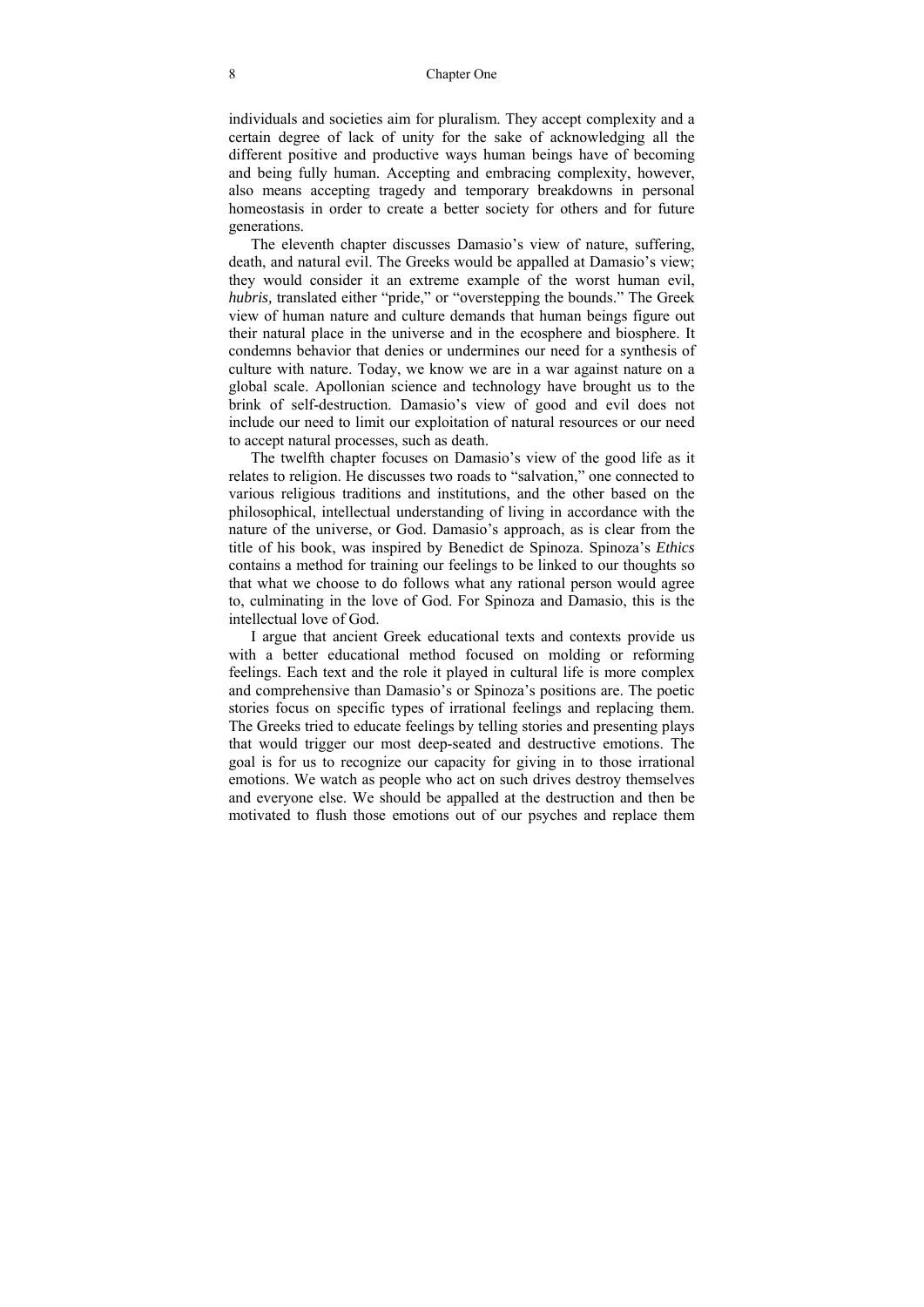with constructive emotions. By contrast, like Spinoza, Damasio argues for a strictly Apollonian way of educating and reeducating feelings.

I also argue that Damasio does not give an adequate account of institutionalized religion. His account does not acknowledge ancient Western paganism, certainly, but it also does not account for the actual stories of many of the world's great spiritual leaders and the lessons that the sacred texts of those traditions are trying to convey. Instead, Damasio has very oblique references to religion in its institutionalized from, which is usually fundamentally different from the lives and teachings of the people those religions claim to follow. I argue that a serious intellectual study of the world's religions is more likely to lead to the conclusion that the fundamental teachings of each are more alike than different. They all have a model of the way of life of a wise person, or what archetypal psychologists call an "individuated" and emotionally mature adult. I suggest that Damasio's research on neural mapping should lead him to change the model of what institutionalized religion is that he presents in this book and replace it with something like what I suggest.

The last chapter talks about the implications of the new discoveries of neuroscience on how we should think of liberal arts education and, especially, an education in the humanities disciplines. I am very grateful to Damasio for writing this book for a number of reasons. He describes the new view of the human soul as a complex network of neural maps that link body and mind. I also give empirical support for the conclusion that our thoughts govern our feelings. These claims provide the biological support necessary to bring back the crucial importance of the study of the humanities disciplines for everyone throughout life. The humanities disciplines flourished when the goal of education was wisdom. Ideas were assumed to cause human behavior and the driving force behind culture. Modern science tried to replace that view with the model of the psyche as a blank slate, formed by genetics and environment. Empirical data, behavior, experience, and genetic predispositions were taken as the driver behind the formation of character. For centuries, social scientists studied human behavior and tried to construct environments that used external stimuli to control behavior. Neuroscience has now reaffirmed the power of ideas, not external stimuli, to be the primary force behind human behavior. Our ideas provide our interpretations of what external stimuli mean, how we ought to respond to what we experience and what sorts of experiences and interpretations of those experiences we should structure into our adult lives and into the lives of our children, so they develop strength of character and a life-long love of wisdom. According to Damasio, our characters are mainly determined by our ideas. This means that the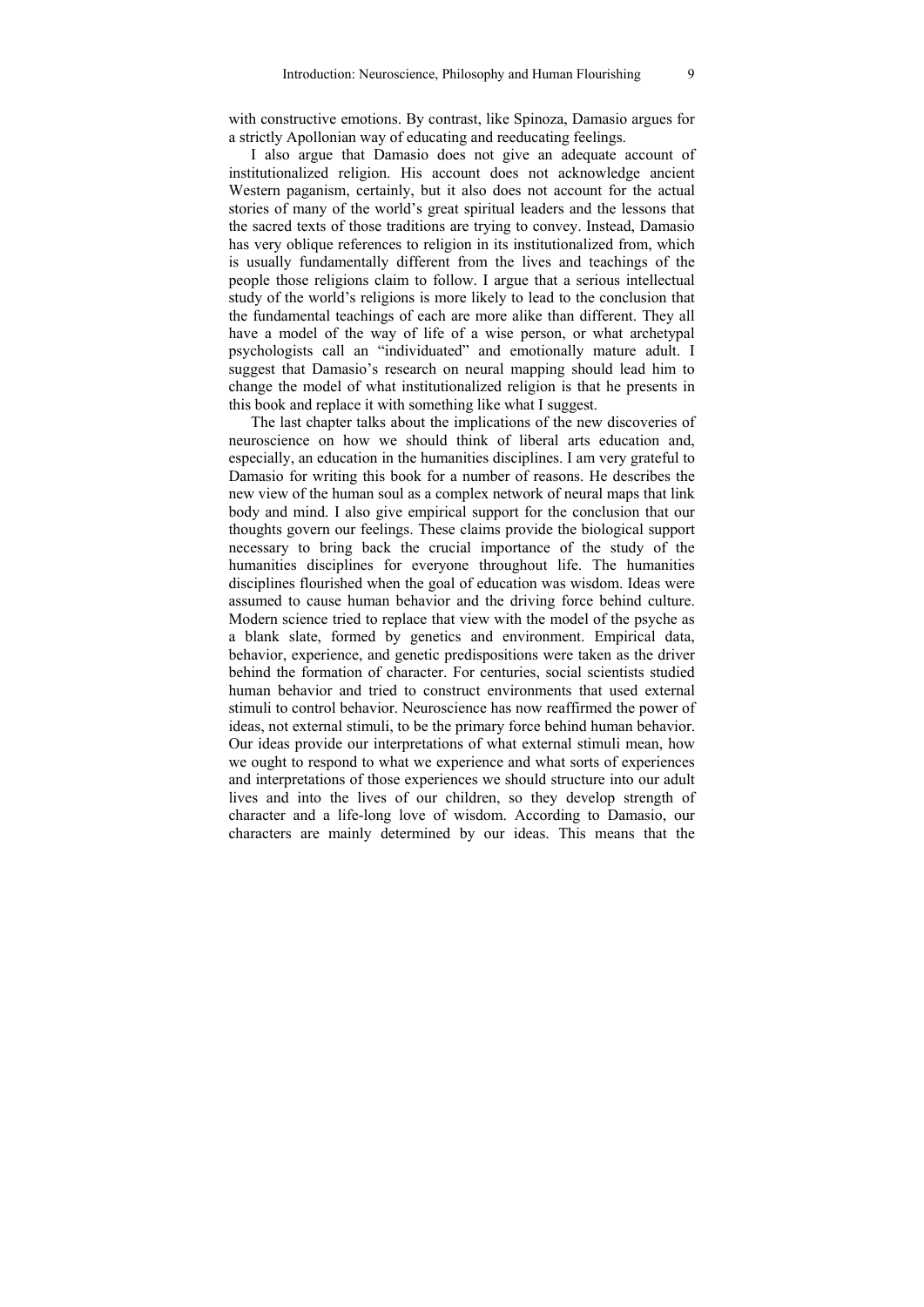wisdom literature of the world's cultural traditions has reemerged as critical for knowing how to live.

Because my academic training has been focused on the Greeks, I will describe the Greek version of a society structured on the cultivation of wisdom. I will argue that the Greeks passed down ideas about what mistakes to avoid and how to live well that we desperately need to apply to our lives today. Certainly some aspects of ancient Greek culture have been exposed as based on false beliefs. We should not blindly accept all aspects of any culture. Like other wisdom traditions, the lessons the Greeks wanted to pass down to us are based on the view that there is a fundamental "human condition" from which cultures arise. There are certain patterns of ways of living that are more likely and less likely to lead to human flourishing. It is the responsibility of humanities professors to recognize the important lessons from the past, to articulate them, to apply them to the present, and to pass them on to the next generation. This book is one example of this process.

One reason to write about the Greeks is because the culture was remembered and appropriated by Westerners over many centuries. The story of how the Greek tradition has been treated since its origin indicates how the insights of Greek culture have been trivialized, rejected, ignored, denied, or coopted and perverted to fit into another worldview. Those who defended it were often corrupt, leading others to reject the entire tradition rather than to reject only those "apologists" who manipulated it to suit their own purposes.

Neuroscience shows us that if we want to live even decent lives, much less excellent lives, we need desperately to study history, literature, theology, philosophy, music, the arts, and all the humanities fields. Further, the model of the educated soul as described in archetypal psychology is still crucial. We need to become educated in the sense that Jung explains. Greek civilization is one example of how to accomplish this goal. The book ends with a call for a new kind of humanities education that is actually a modification and adaptation of one of the oldest forms of education, the form commonly thought of as foundational for Western civilization: Greek *paideia*.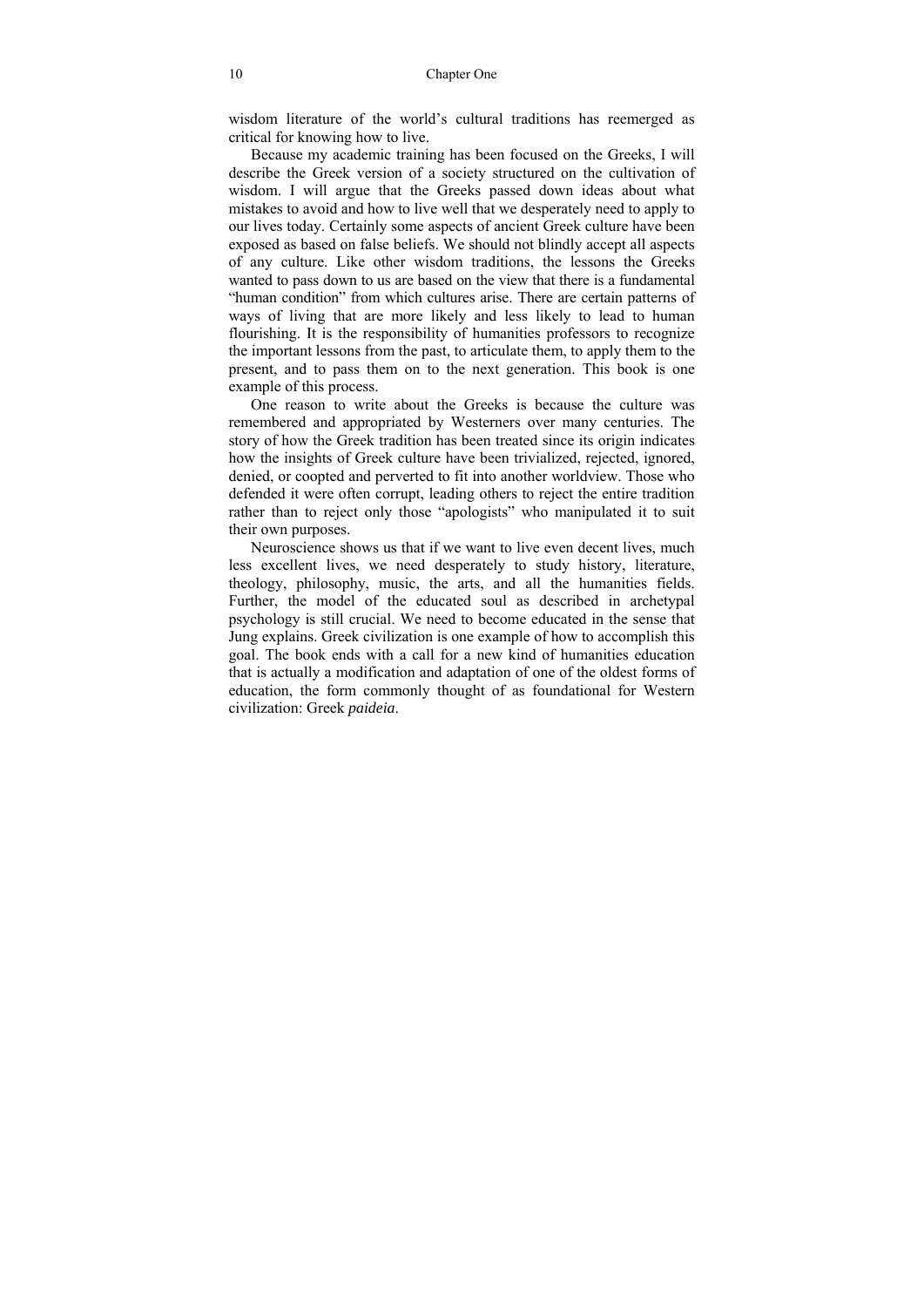### CHAPTER TWO

# DAMASIO'S POSITION: NEUROSCIENCE AND ITS IMPLICATION FOR HUMAN "SALVATION"

#### **The Neurobiological Foundation of Human Life**

After summarizing his conclusions from previous books, Damasio says, "The main purpose of this book, then, is to present a progress report on the nature and human significance of feelings and related phenomena, as I see them now, as neurologist, neuroscientist, and regular user."2 Damasio defines "feelings" as, "the expression of human flourishing or human distress, as they occur in mind and body" and "*revelations* of the state of life within the entire organism."<sup>3</sup> Damasio distinguishes between emotions, feelings, and thoughts. "Emotion and related reactions are aligned with the body, feelings with the mind. The investigation of how thoughts trigger emotions and of how bodily emotions become the kind of thoughts we call feelings provides a privileged view into mind and body."4 Further, "most feelings are expressions of the struggle for balance, ideas of the exquisite adjustments and corrections without which, one mistake too many, the whole act collapses."<sup>5</sup> A flourishing human being is "a single and seamlessly interwoven human organism."6

Next,

In order for the brain to coordinate the myriad body functions on which life depends, it needs to have maps in which the states of varied body systems are represented moment by moment. The success of this operation depends on this massive mapping. It is critical to know what is going on in different body sectors so that certain functions can be slowed down, halted, or called

 $\overline{a}$ 

6 Ibid.

<sup>2</sup> Damasio, *Looking for Spinoza*, 6. 3

 $3$  Ibid.

 $<sup>4</sup>$  Ibid., 7.</sup>

 $<sup>5</sup>$  Ibid.</sup>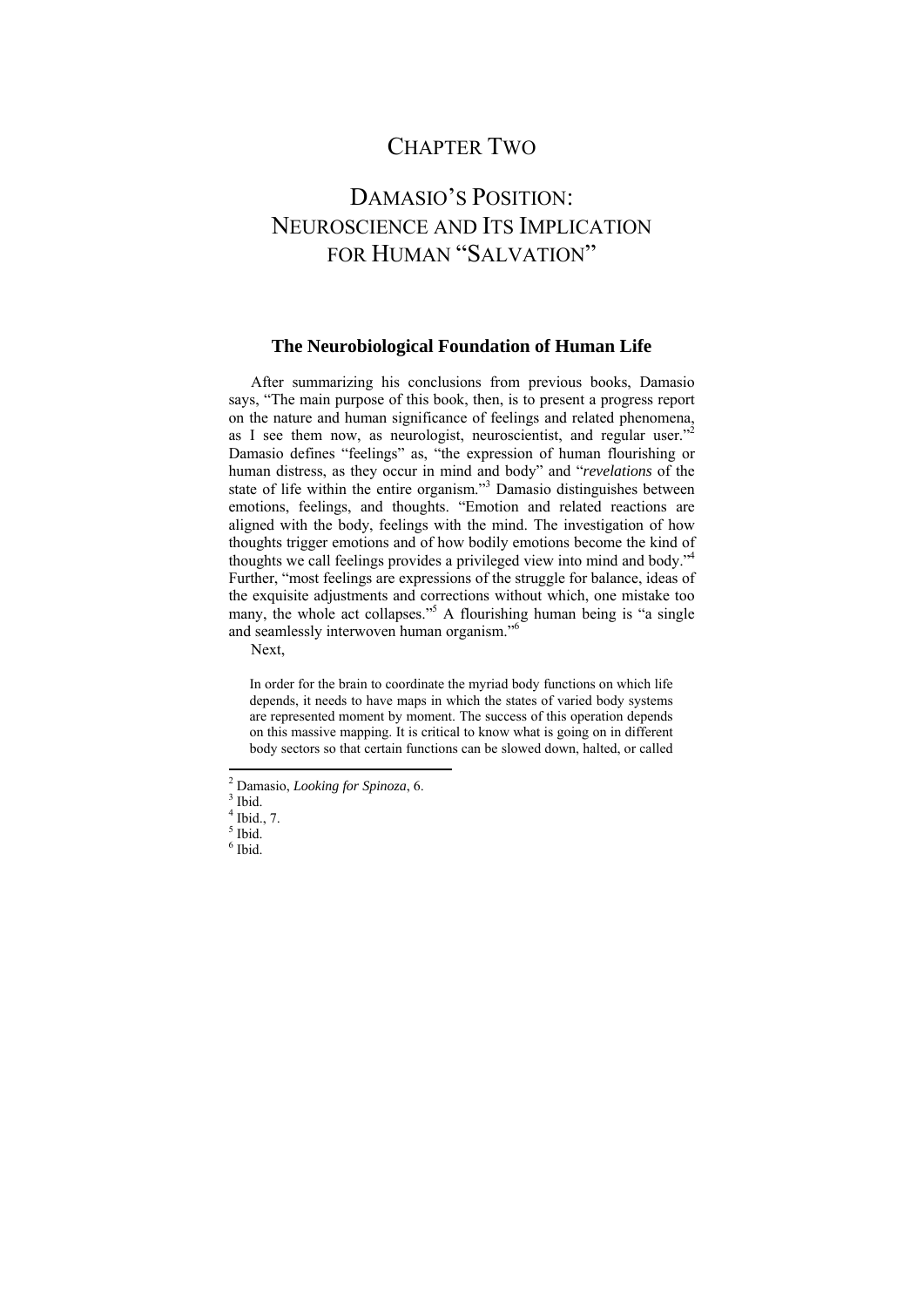#### 12 Chapter Two

into action, and so that appropriate corrections in the governance of the organism's life can be made.7

Some "maps" are called "body-state" maps while others are called "neural maps." Body state maps

can provide only limited assistance without conscious feelings. The maps work for problems of a certain degree of complexity and no more; when the problem gets too complicated—when it requires a mixture of automated responses *and* reasoning on accumulated knowledge unconscious maps no longer help and feelings come in handy."8

So, "feelings probably arose as a by-product of the brain's involvement in the management of life"<sup>9</sup> and, to meet that need, neural maps evolved in the brain. "Neural maps that are critical for the governance of life turn out to be a necessary basis for the mental states we call feelings."10 Damasio explains why human beings need to experience feelings in order to survive. He says, "feelings help us solve nonstandard problems involving creativity, judgment, and decision-making that require that display and manipulation of vast amounts of knowledge."<sup>11</sup> Linking mind and body, Damasio concludes, "Only the 'mental' level of biological operations permits the timely integration of large sets of information necessary for the problem-solving processes. Because feelings have the requisite mental level, they can enter the mind fray and influence the operations."<sup>12</sup>

Damasio describes how neural maps form. First, an external object triggers a biological emotion over and over again. The repeated pattern leads to a map, a connection between the external object and the immediate, unconscious internal response. This connection is the necessary foundation for a state of consciousness. A feeling is simply consciousness of the existence of that external object and that corresponding emotional reaction. Then, this feeling gets linked to a higher level of consciousness, a sense of self. The sense of self includes an identity over time, linked to a past, present and future. This level of consciousness leads, in turn, to a link with reasoning processes. Says Damasio,

 $12$  Ibid.

 7 Ibid., 176.

<sup>8</sup> Ibid., 176-77.

<sup>&</sup>lt;sup>9</sup> Ibid, 176.

 $10$  Ibid.

 $11$  Ibid., 177.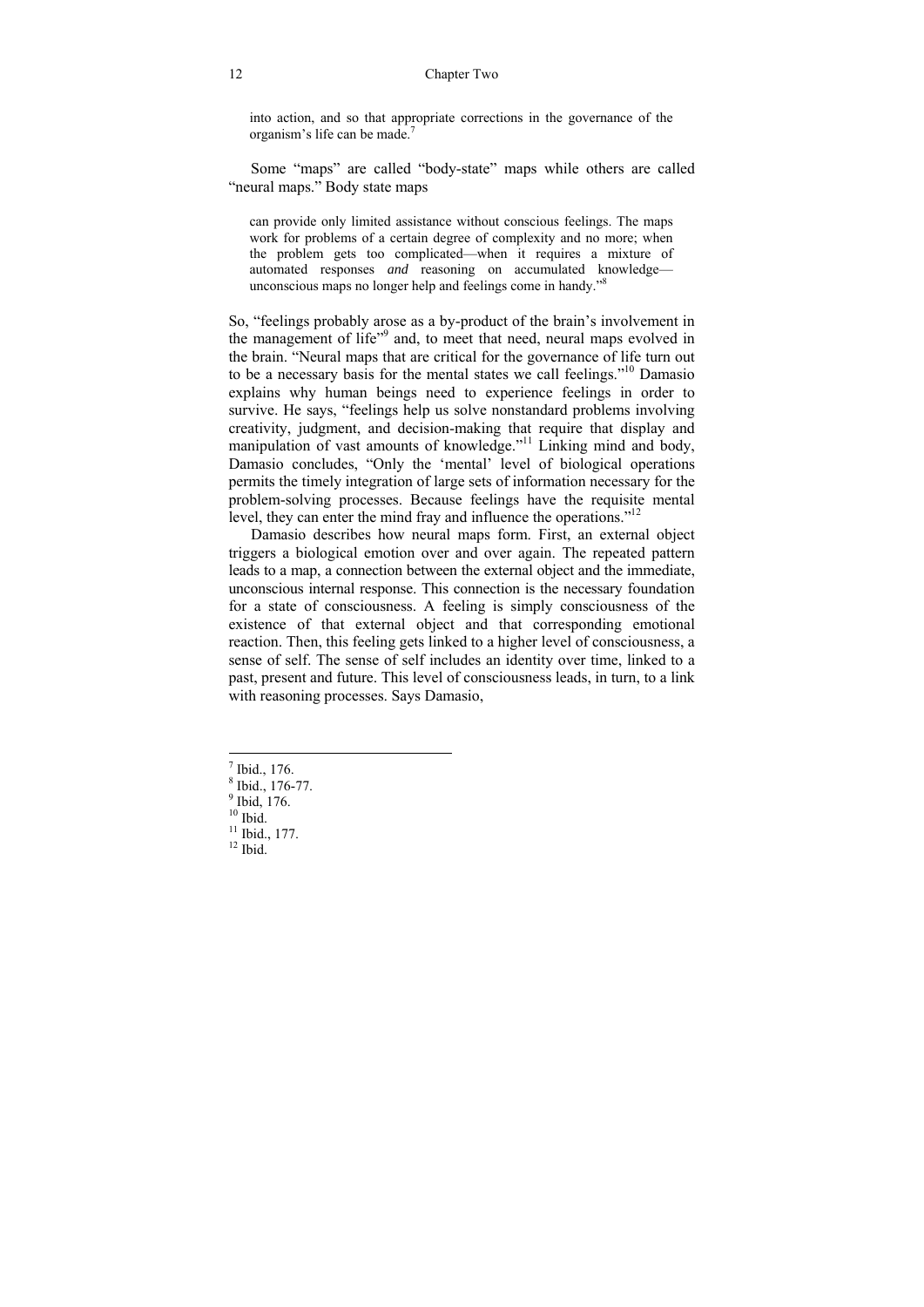Conscious feelings are prominent mental events that call attention to the emotions that begat them, and to the objects that triggered those emotions. In individuals who also have an autobiographical self—the sense of personal past and anticipated future also known as extended consciousness—the state of feeling prompts the brain to process emotionrelated objects and situations *saliently*. The appraisal process that led to the isolation of the object and the onset of the emotion can be revisited and analyzed . . . The past, the now, and the anticipated future are given the appropriate saliencies and a better chance to influence the reasoning and decision-making process.<sup>13</sup>

Damasio summarizes this position.

- That the body (the body-proper) and the brain form an integrated organism and interact fully and mutually via chemical and neural pathways.
- That brain activity is aimed primarily at assisting with the regulation of the organism's life processes both by coordinating internal body proper operations, and by coordinating the interactions between the organism as a whole and the physical and social aspects of the environment.
- That brain activity is aimed primarily at survival with well-being; a brain equipped for such a primary aim can engage in anything else secondarily from writing poetry to designing spaceships.<sup>14</sup>

Damasio goes on to describe the important place of mental images in the development of the reasoning process that he calls "mind."

- That in complex organisms such as ours, the brain's regulatory operations depend on the creation and manipulation of mental images (ideas or thoughts) in the process we call mind
- That the ability to perceive objects and events, external to the organism or internal to it, requires images. Examples of images related to the exterior include visual, auditory, tactile, olfactory, and gustatory images. Pain and nausea are examples of images of the interior. The execution of both automatic and deliberated responses requires images. The anticipation and planning of future responses also require images.<sup>15</sup>

Damasio then links these processes to the formation of neural maps.

 $\overline{a}$ 

<sup>13</sup> Ibid., 177-78.

 $14$  Ibid., 195.

 $15$  Ibid.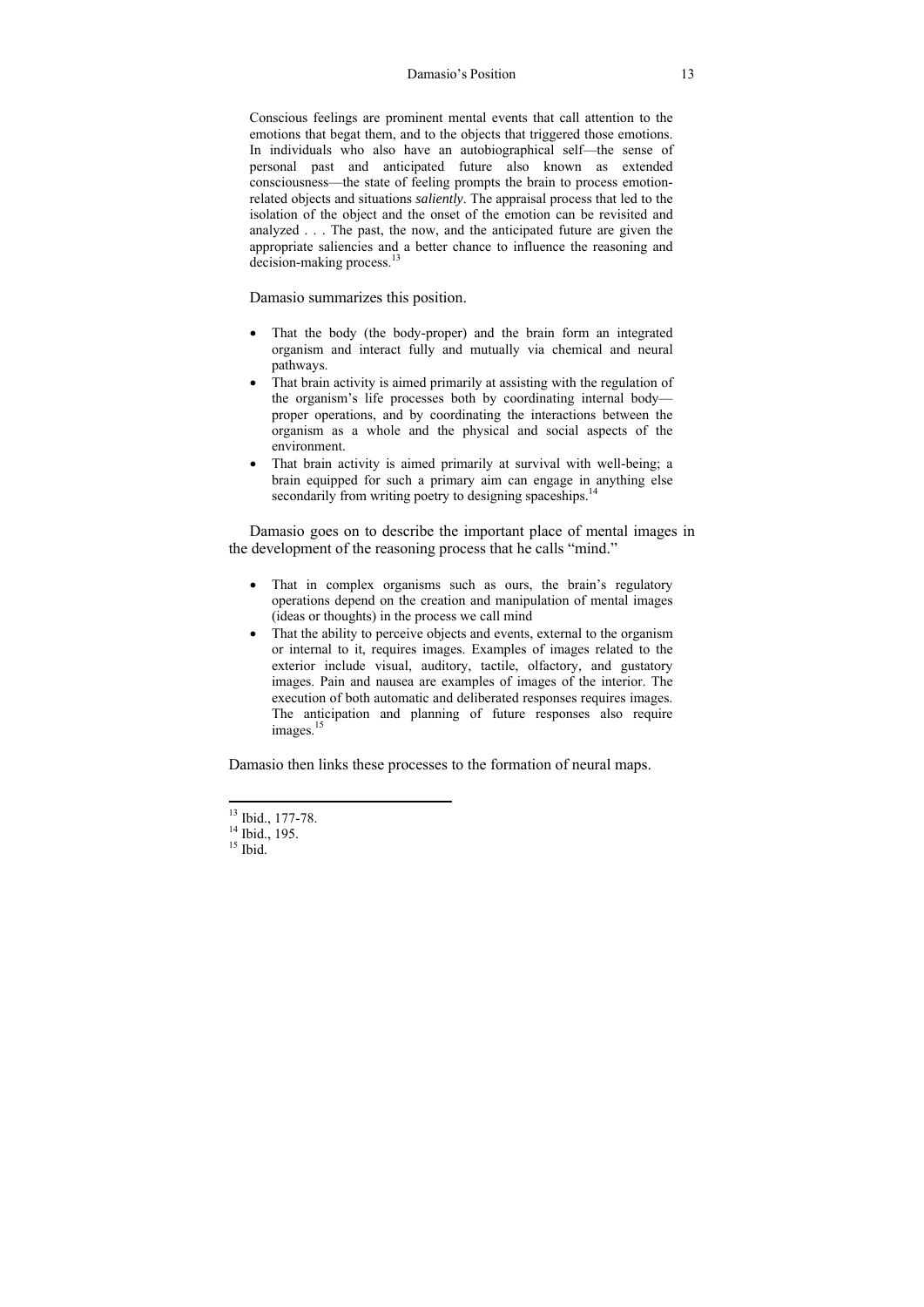#### 14 Chapter Two

- That the critical interface between body-proper activities and the mental patterns we call images consists of specific brain regions employing circuits of neurons to construct continual, dynamic neural patterns corresponding to different activities in the body—in effect, mapping those activities as they occur.
- That the mapping is not necessarily a passive process. The structures in which the maps are formed have their own say on the mapping and are influenced by other brain structures . . . body, brain, and mind are manifestations of a single organism . . . they are in effect inseparable under normal operating conditions.<sup>16</sup>

In respect to mental images, Damasio claims that even though each human brain has to go through the process of constructing those images, in respect to certain objects, every human brain constructs the same images.

There is a set of *correspondences*, which has been achieved in the long history of evolution, between the physical characteristics of objects independent of us and the menu of possible responses of the organism . . . The neural pattern attributed to a certain object is constructed according to the menu of correspondence . . . We are so biologically similar among ourselves, however, that we construct similar neural patterns of the same thing  $\ldots$  similar images arise out of those similar neural patterns.<sup>17</sup>

Damasio goes on. "This does not deny the reality of the objects. The objects are real. Nor does it deny the reality of the interactions between object and organism. And, of course the images are real too. And yet, the images we experience are brain constructions *prompted* by an object, rather than mirror reflections of the object."<sup>18</sup>

Damasio's position is a rejection of the "blank slate" view of the human psyche. "The brain does not begin its day as a *tabula rasa.* The brain is imbued at the start of life with knowledge regarding how the organism should be managed . . . the brain brings along innate knowledge and automated know-how . . . there is nothing free or random about drives and emotions."19 Damasio makes a clear distinction between emotions, what he calls the "natural wisdom" wired into our brains, and feelings, our self-conscious awareness that we are experiencing various emotions. "When the consequences of such natural wisdom are mapped back in the central nervous system, subcortically and cortically, the result is feelings,

 $\overline{a}$ 

 $18$  Ibid.

 $16$  Ibid.

<sup>17</sup> Ibid., 200.

<sup>19</sup> Ibid., 205.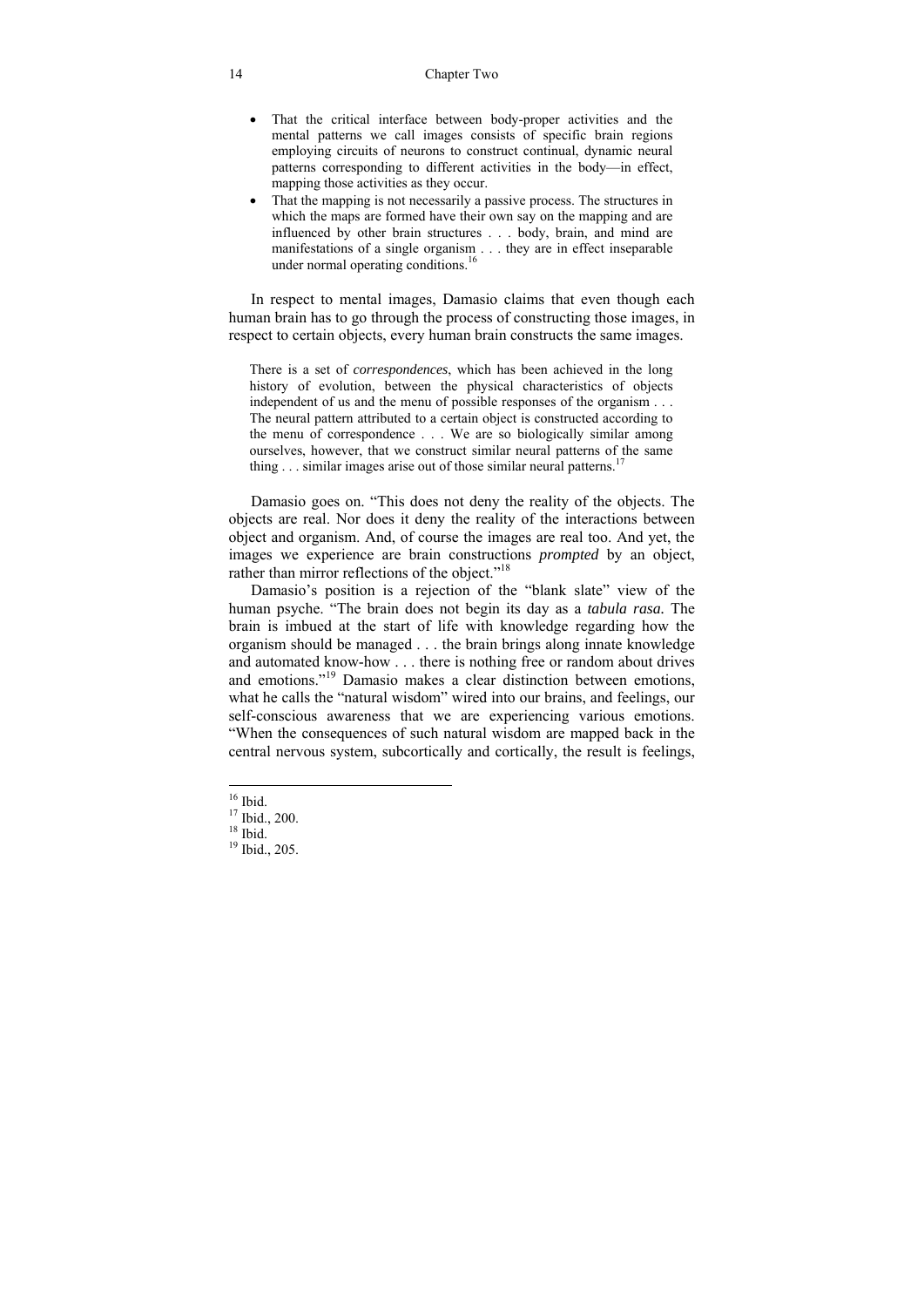the foundational component of our minds . . . feelings can guide a deliberate endeavor of self-preservation and assist with making choices regarding the manner self-preservation should take place. Feelings open the door for some measure of willful control of the automated emotions."20

Damasio explains the evolutionary process by which the physical structure of the brain—the machinery—eventually evolved into a mindbody unity. The mental processes emerged from the activity of the physical organism to produce a more complex living human organism.

First came the machinery for producing reactions to an object or event . . . the machinery of emotion. Second came the machinery for producing a brain map and then a mental image, an idea, for the reactions and for the resulting state of the organism—the machinery of feeling . . . Eventually, in a fruitful combination with past memories, imagination, and reasoning, feelings led to the emergence of foresight and the possibility of creating novel, non-stereotypical responses.<sup>21</sup>

Higher-order thinking leads to an idea of a self. "The machinery of feeling is itself a contributor to the processes of consciousness, namely to the creation of the self, without which nothing can be known."<sup>22</sup>

Damasio explains further. "Events in the body are represented as ideas in the mind. There are representational 'correspondences,' and they go in one direction—from body to mind . . . our mind is made up of images, representations, or thoughts of our own parts of our own body in spontaneous action or in the process of modifications caused by objects in the environment."<sup>23</sup> From there, the mind begins to reflect upon these contents. "Once you form an idea of a certain object, you can form an idea of the idea, and an idea of the idea of the idea and so forth."24 This is the activity of the mind.

Mind is rooted in body but goes beyond it. "The notion of 'ideas of ideas' is important [because] it opens the way for representing relationships and creating symbols . . . it opens a way for creating an idea of self.<sup>525</sup> Damasio calls the idea of the most basic sense of self "a second-order idea" because it is based on "two first-order ideas—one being the idea of the object that we are perceiving; the other, the idea of our body as it is modified by the perception of the object. The second-order idea of self is

1

 $25$  Ibid.

 $20$  Ibid., 79.

 $21$  Ibid., 80.

 $22$  Ibid., 110.

<sup>&</sup>lt;sup>23</sup> Ibid., 212-14.

 $^{24}$  Ibid., 215.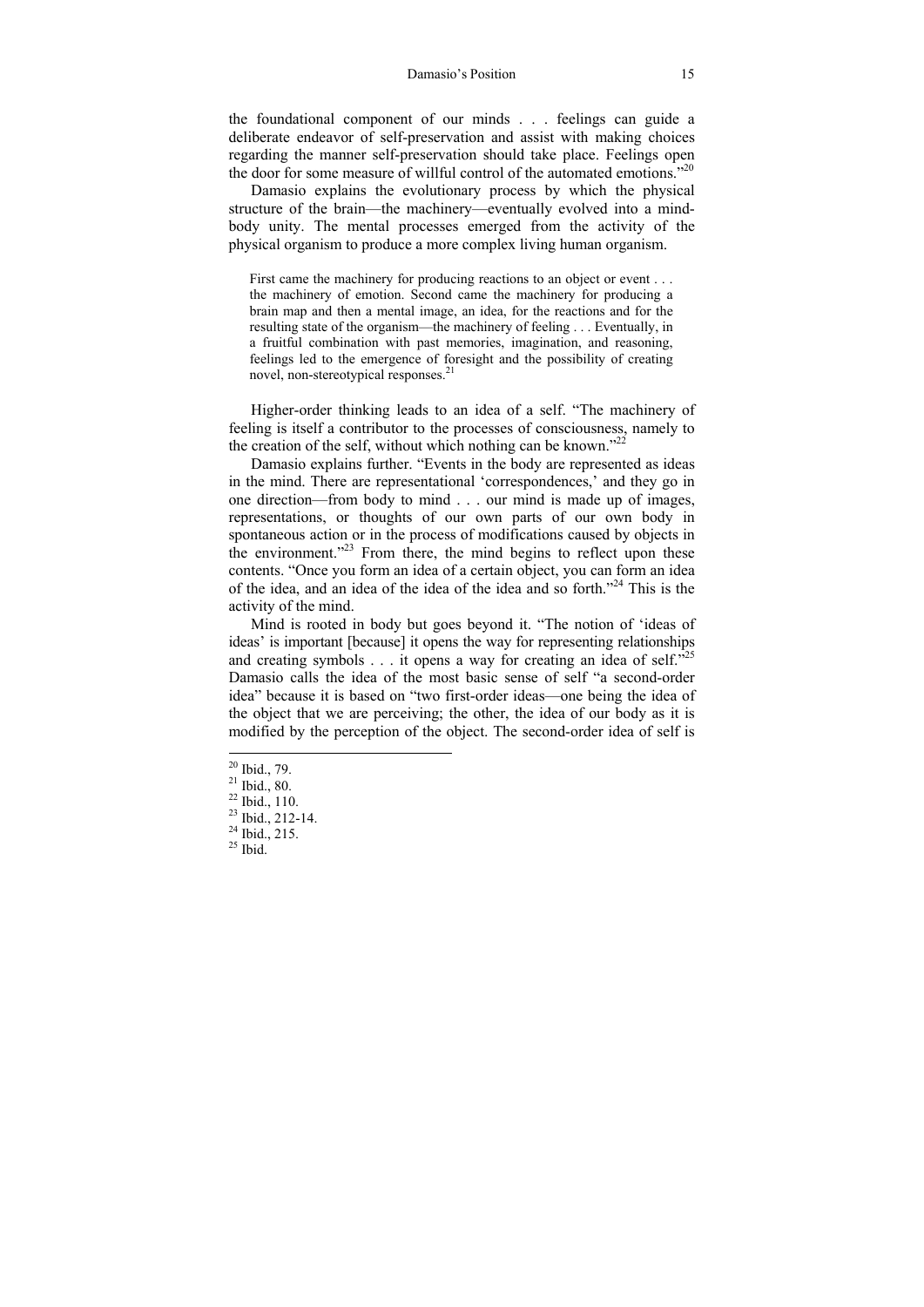the idea of the relationship between the two other ideas—object perceived *and* body modified by perception."<sup>26</sup>

The second order idea of self "is critical for the generation of consciousness" because "it offers the mind a fragment of newly created knowledge: the knowledge that our body is engaged in interacting with an object." $2^7$  Besides consciousness, we also possess the power of memory. Combined with the idea of self, we possess autobiographical memories.

With the help of autobiographical memory, consciousness provides us with a self-enriched by the record of our own individual experience. When we face each new moment of life as conscious beings, we bring to bear on that moment the circumstances surrounding our past joys and sorrows, along with the imaginary circumstances of our anticipated future, those circumstances that are presumed to bring on more joys or more sorrows.28

#### **The Neurobiological Foundations of Human Culture**

Once we have become conscious of ourselves as being historical beings, with an identity that persists over time, we can begin to think about more than our own mind-body, psycho-neuro-mental system. We can think about human emotions in general. Damasio agrees with Aristotle, Spinoza, Hume, Adam Smith, and some contemporary philosophers that some emotions can be said to be rational, with this distinction: "In this context the term rational does not denote explicit logical reasoning but rather an association with actions or outcomes that are beneficial to the organism exhibiting emotions. The recalled emotional signals are not rational in and of themselves, but they promote outcomes that could have been derived rationally."<sup>29</sup> Aristotle calls such emotions "according to reason" (*kata logos*) but not yet "united with reason" (*meta logos*). Damasio claims that it can be proven empirically that cooperative behavior leads to a better state of the organism. "In a recent study, cooperativity also led to the activation of regions involved in the release of dopamine and in pleasure behavior, suggesting, well, that virtue is its own reward."<sup>30</sup>

Damasio concludes that, "All humans are created such that they tend to preserve their life and seek well-being, that their happiness comes from the successful endeavor to do so, and that the foundation of virtue rests on

 $\overline{a}$  $26$  Ibid.

 $27$  Ibid.

 $28$  Ibid., 270.

 $29$  Ibid., 150.

<sup>30</sup> Ibid., 151.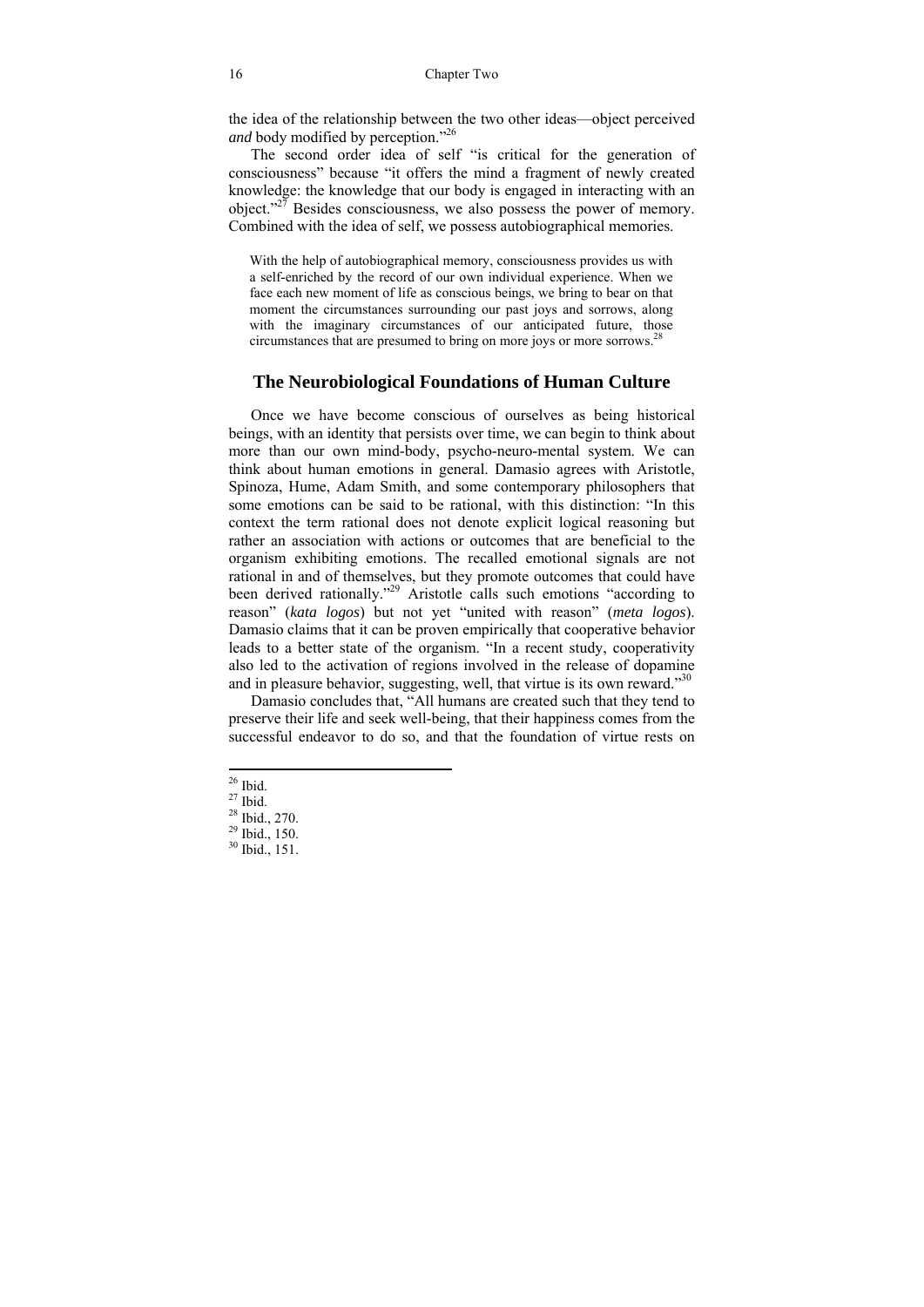these facts."31 He goes on, "The biological reality of self-preservation leads to virtue because in our inalienable need to maintain ourselves we must, of necessity, help preserve *other* selves. If we fail to do so we perish and are thus violating the foundational principle, and relinquishing the virtue that lies in self-preservation."32 The foundational principle that we must help preserve others in order to preserve ourselves links the individual to all aspects of culture. "The secondary foundation of virtue then is the reality of a social structure and the presence of other living organisms in a complex system of interdependence with our own organism."33 Damasio claims that "the mandate for self-preservation . . . contains the foundation for a system of ethical behaviors and that foundation is neurobiological. The foundation is the result of a discovery based on the observation of human nature rather than the revelation of a prophet."34

Damasio wants us to come to a new recognition and appreciation for the psychology and philosophy of Benedictus Spinoza. Spinoza argued against Descartes's split between mind and body in favor of the best life as one where feelings and thoughts are completely integrated and unified and ordered in the way that is most likely to produce the highest level of human well-being for oneself and others.

Damasio describes the transition from biology to neurobiology and then from neurobiology to the development of culture.

Human beings are as they are—living and equipped with appetites, emotions, and other self-preservation devices, including the capacity to know and to reason. Consciousness, in spite of its limitations, opens the way for knowledge and reason, which, in turn, allow individuals to discover what is good and evil. Again, good and evil are not revealed, they are discovered, individually or by agreement among social beings . . . Good objects are those that prompt, in reliable and sustainable fashion, the states of joy that Spinoza sees as enhancing the power and freedom of action. Evil objects are those that elicit the opposite result: Their encounters with an organism are disagreeable to that organism . . . Good actions and evil actions are not merely actions that do or do not accord with individual appetites and emotions. Good actions are those that, while producing good for the individual via the natural appetites and emotions, *do not harm other individuals.* The injunction is unequivocal. An action that might be personally beneficial but would harm others is not good because harming

 $32$  Ibid.

 $\overline{a}$ 

- $33$  Ibid.
- $34$  Ibid.

 $31$  Ibid., 171